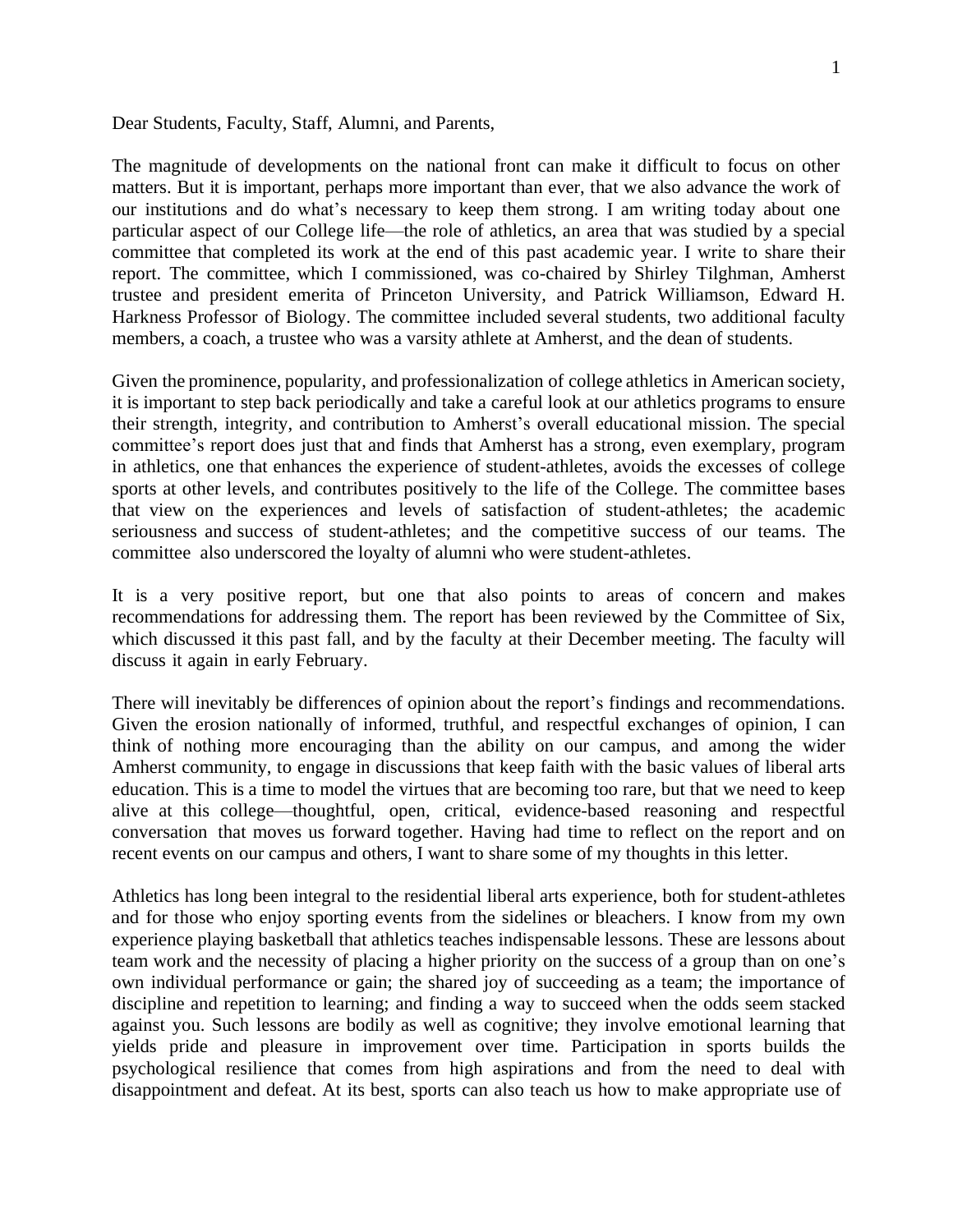aggression and how to control it. For those of us who are not athletes, sports can offer the thrill of witnessing the feats human beings can accomplish with their bodies and also what well-coached teams can do with complex, well-designed, and well-executed game plans and plays. Finally, athletics builds community by deepening friendships and connecting alumni across generations with current students and with their college.

As we all know, athletics can also end up teaching negative lessons when sports becomes an obsession; when winning is valued over the welfare of athletes or pursued at any cost; when loss is treated as devastation; when team bonds are predicated on the exclusion or denigration of one outside group or another; when athletes live in a world of their own at institutions that do not provide them with a serious education or ensure that they earn a degree; when the money involved in big-time athletics becomes a corrosive influence throughout society; when aggression is not confined within the boundaries of the game.

Recent events involving our men's cross country team and similar events on other campuses remind us that we must ensure the integrity of our athletics programs and the well-being of those who participate. These events also underscore the importance of accountability when individuals or team behaviors cause harm. The problems that have been revealed of late, here and elsewhere, are not new; they are not limited to particular individuals, to athletics teams, or to colleges and universities. If they were, they would be much easier to uproot. They are deeply embedded, society-wide problems that we must approach on campus by exemplifying the habits of mind we teach in the classroom.

Our athletics teams have taken part in Title IX, sexual-respect, and bystander training—as have students who are not varsity athletes. This spring we are stepping up our efforts, enlisting outside professionals to augment what our own staff is already doing and taking a hard look at what encourages problematic group behavior, how it can be changed, and what forms of engagement we want as a community. There are no immediate solutions or top-down fixes. On this issue, as with others, the most worthwhile progress, and the only progress worth pursuing, comes from conversations that require learning and unlearning, hard work, and practice with the crafts of thinking and speaking. Those are the conversations we are going to have; that is how we do things here. Although the progress will inevitably be slow and uneven, it will be real. And it will keep faith with what is best in our college's history and tradition.

The special committee was particularly interested in whether the professionalization of athletics across American society had affected the place of athletics at Amherst. The report affirms that the New England Small College Athletics Conference (NESCAC) helps member colleges avoid the excesses of other divisions and leagues. NESCAC institutions do not offer or allow athletics scholarships, and they place limits on recruitment activities and on the length of playing seasons. The conference regulates other aspects of sports as well. At NESCAC institutions, academics comes first.

Nonetheless, the report cites several instances of intensification at Amherst, including growth in the roster sizes of a few teams and the fact that the number of varsity athletes has grown faster than the rate of growth in the student body as a whole. The report shows that student-athletes tend to cluster in particular majors. We will explore the reasons for those patterns and consequences for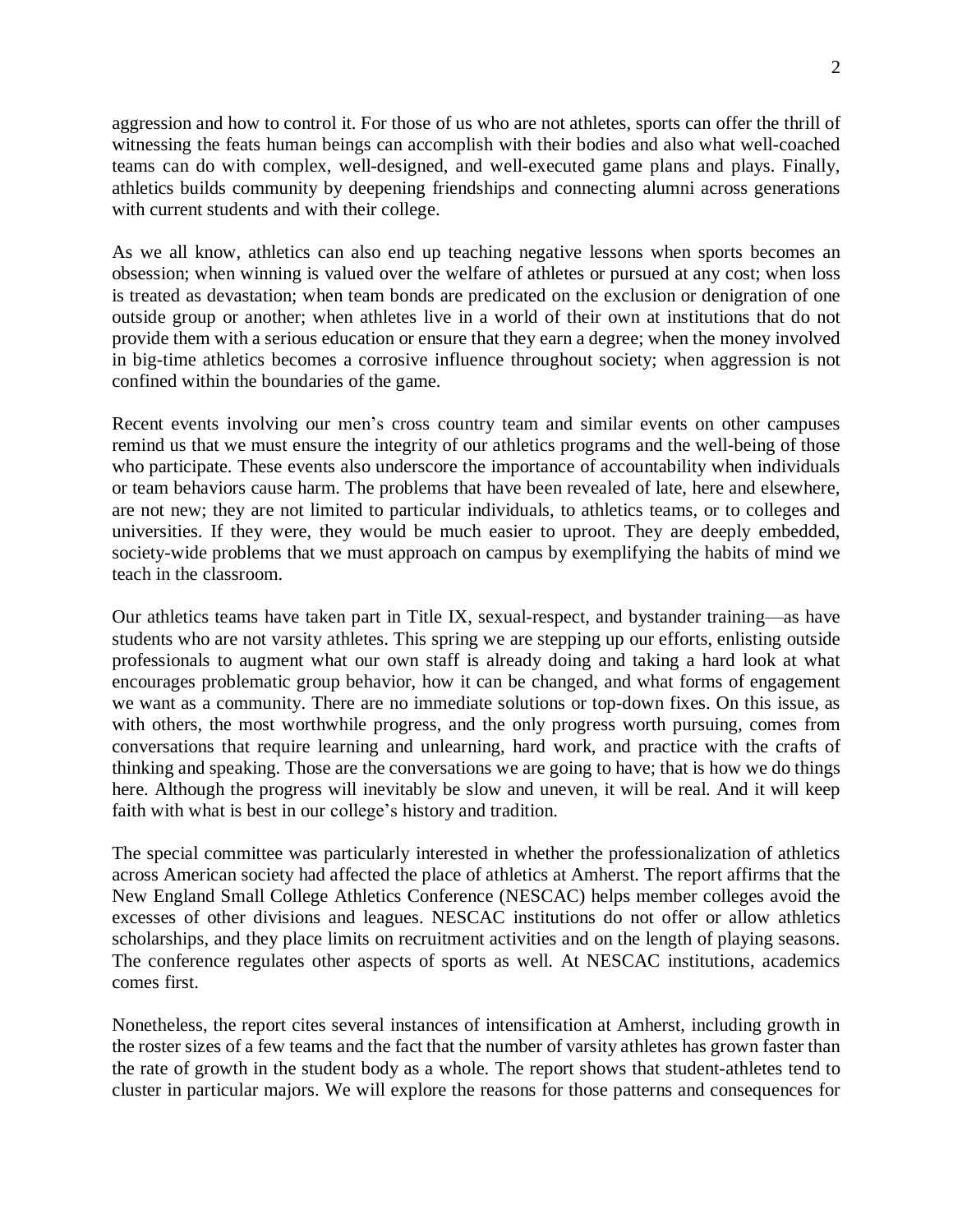students and departments. The report points out that fewer student-athletes take advantage of opportunities to write a senior thesis, for understandable reasons, given time constraints, but with the lost opportunity for an invaluable experience.

The report also focuses attention on the grouping of student-athletes on campus in ways that separate them from students who are not involved in varsity sports. The report recommends that we take measures to lessen the divide between student-athletes and non-athletes in residential and social life. In fact, the College has already begun to make changes that will help ensure that social and residential programs and events involve the initiative and participation of students from all over campus. Our efforts to date include the design for our new residence halls; a new online roomdraw system that modestly limits the ability of any one group to occupy any one dorm; and the mixing of class years in residence halls. These steps, together with new gathering spaces and party policies, will make it easier for all students to move outside their comfort zones and get to know new people throughout their time at Amherst. We are designing conversations for this spring about the kind of community we want to be and what skills are necessary for bridging differences.

The report points out that our athletics teams are less socioeconomically and racially diverse than the student body as a whole. Once again, the causes are society-wide. NESCAC schools have historically recruited student-athletes from New England schools, and that pattern still affects recruiting to some degree. In addition, NESCAC limits coaches' access to young athletes, restricting when and how they can make contact with them. The league regulates the amount of money that member colleges should spend on recruitment-related travel. These constraints are intended to prevent the kinds of abuses that have affected other leagues and divisions, and to ensure equity across the teams in our league. They have also had the inadvertent consequence of making it harder to achieve diversity on our teams. NESCAC presidents recently relaxed some restrictions on a trial basis in order to give our coaches a better chance to succeed.

In addition, certain sports are still less diverse at every age and educational level. It will take a longer time to increase diversity in those sports. Coaches in lacrosse, squash, and soccer, among other sports at Amherst, have designed successful programs aimed at involving children and adolescents from less privileged backgrounds in their sports and encouraging those already involved to visit Amherst. In part as a result of our coaches' determination, Amherst has considerably greater diversity among its student-athletes than all of its peers in NESCAC. Nevertheless, in order to make greater progress in this area, the athletics department will need to develop recruitment strategies that are even more focused and creative.

There are two additional points I want to emphasize here. First, the committee recommends that we consult experts on concussive and sub-concussive injury to ensure we are following the best possible practices. I am working with NESCAC's chief medical adviser, Dr. Paul Berkman, to arrange for a NESCAC symposium on this subject that Amherst would host. Second, for reasons of time, the committee was not asked to do a Title IX gender equity review, but we intend to consider the organization of our athletics programs in this light as well. We have engaged the services of a specialist in Title IX compliance, Janet Judge, president of Sports Law Associates, LLC, who will conduct a review this spring.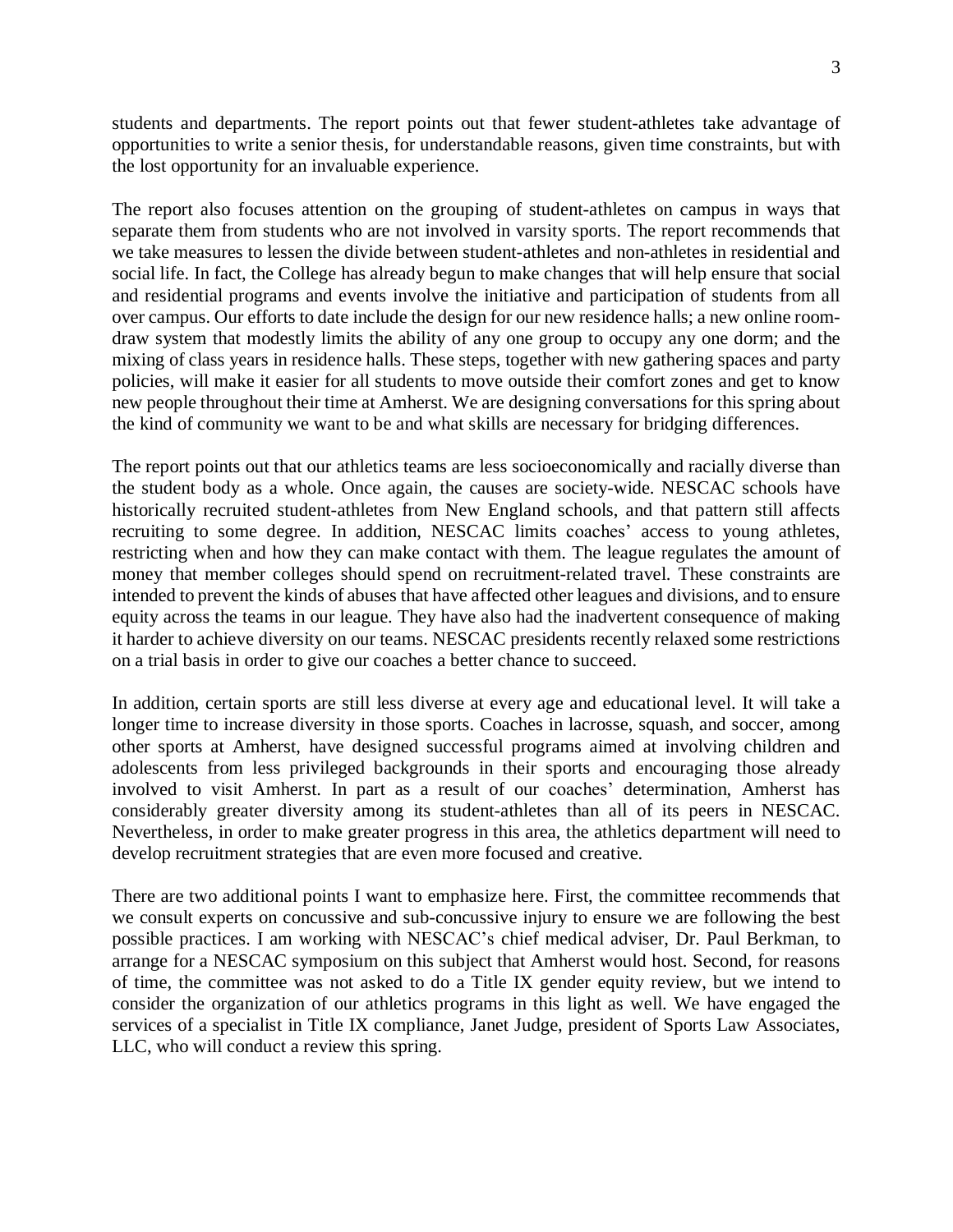The Committee of Six has decided on a process for consideration of the report on campus. It will involve three key governance committees—the College Council, the Faculty Committee on Admissions and Financial Aid, and the Committee on Education and Athletics. Faculty, staff, and students are represented on these committees. They will help develop mechanisms for broader conversation on campus. I am asking colleagues in Alumni and Parent Programs to help organize conversation among alumni and parents and to provide meaningful ways for them to offer their views. "The Place of Athletics at Amherst" report will be publicly available for a limited time and, going forward, will be accessible to our on-campus community under password protection.

I wish you all well.

Biddy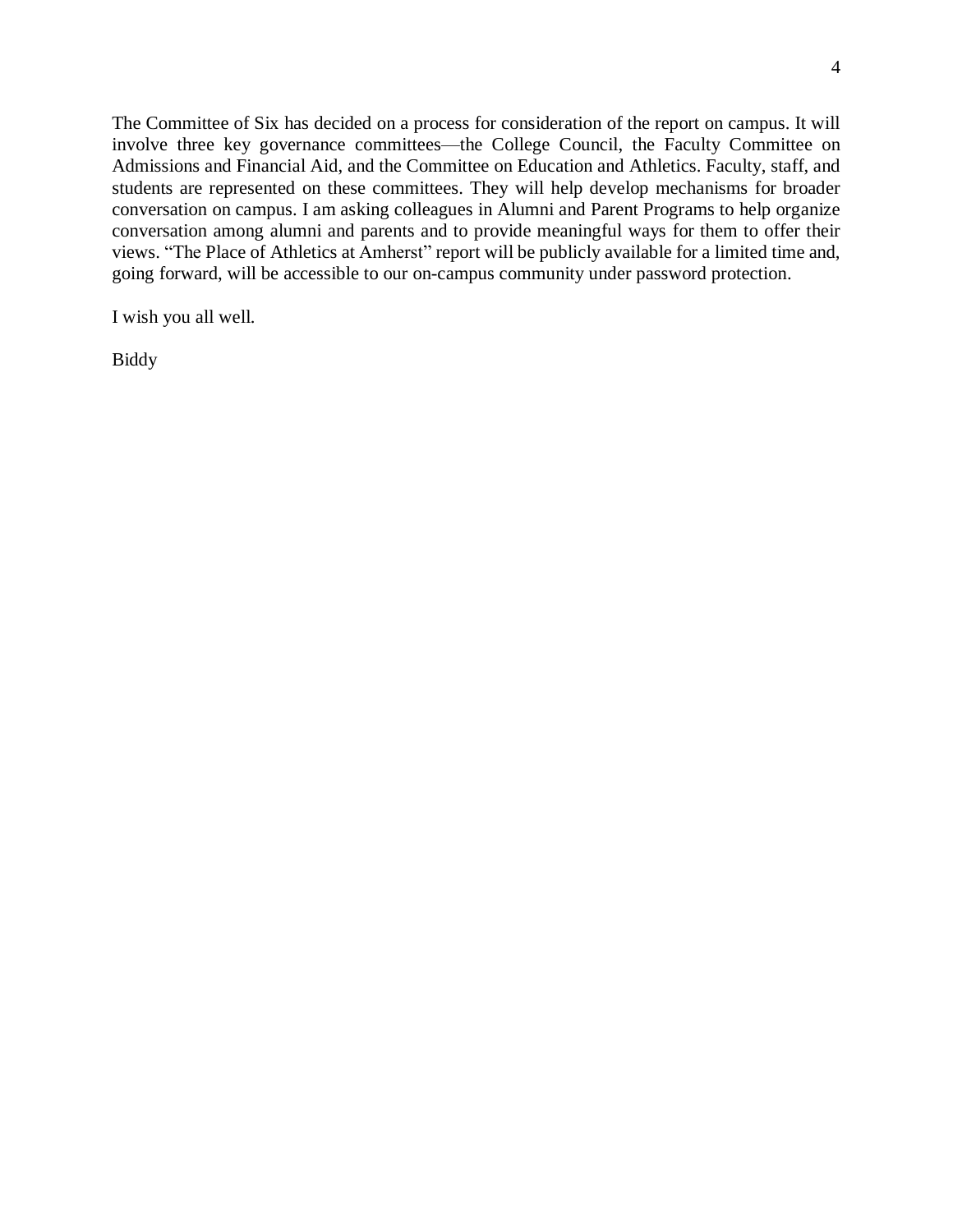### **THE PLACE OF ATHLETICS AT AMHERST COLLEGE**

### **A. Executive Summary**

In the fall of 2014, President Biddy Martin charged a committee of trustees, faculty, administrators and students to "weigh...the extent to which our athletic programs are consistent with the overall purpose of the College". In her charge, she posed a number of questions that aimed to test whether participation in athletics was contributing to, or ideally enhancing, the educational and social experience of Amherst students. This report comes 15 years after a report on the same topic, chaired by trustee Colin S. Diver '65, concluded that "as a general matter, we believe that Amherst has kept its athletic program in a proper balance with its educational mission". At the same time the Diver committee noted that forces outside Amherst's control had created a challenging environment in which to maintain the delicate balance between academic and athletic achievement, and recommended that the College review the status of athletics at Amherst every three to five years. This report summarizes the first of those stock-taking exercises.

Our committee believes that Amherst's athletic programs are rightly among the most admired in the nation. From the student athletes' perspective, Amherst affords them the opportunity to pursue their passion for their sport while obtaining a stellar liberal arts education, embodying the student/athlete ideal. Athletes succeed academically, and graduate with their classmates on time. They benefit from having a built-in community from the moment they arrive on campus, with upper class teammates to mentor them and coaches and faculty liaisons who are dedicated to their success and wellbeing. Overall athletes report a high degree of satisfaction with their Amherst education – both inside and outside the classroom and remain loyal and generous to the College in the years following graduation. There are very few colleges that can make such claims.

In reviewing many aspects of the athletic program, our Committee concluded that the evidence is mixed with regard to escalation since the Diver Report in the intensity with which athletics is pursued at Amherst. While the number of varsity teams has not increased in number, the overall roster size has increased by  $^{\sim}12\%$ , in parallel with an 10% increase in the size of the student body as a whole. However it should be noted that the number of "athletic factor" athletes, for whom athletic prowess plays a significant role in the admission process, has actually declined, from 75 to 67 athletes admitted per year. Neither the length of the official season nor the number of mid-week games that cause students to miss classes has increased. What *has* increased is Amherst's success on the playing field in many sports, which has led to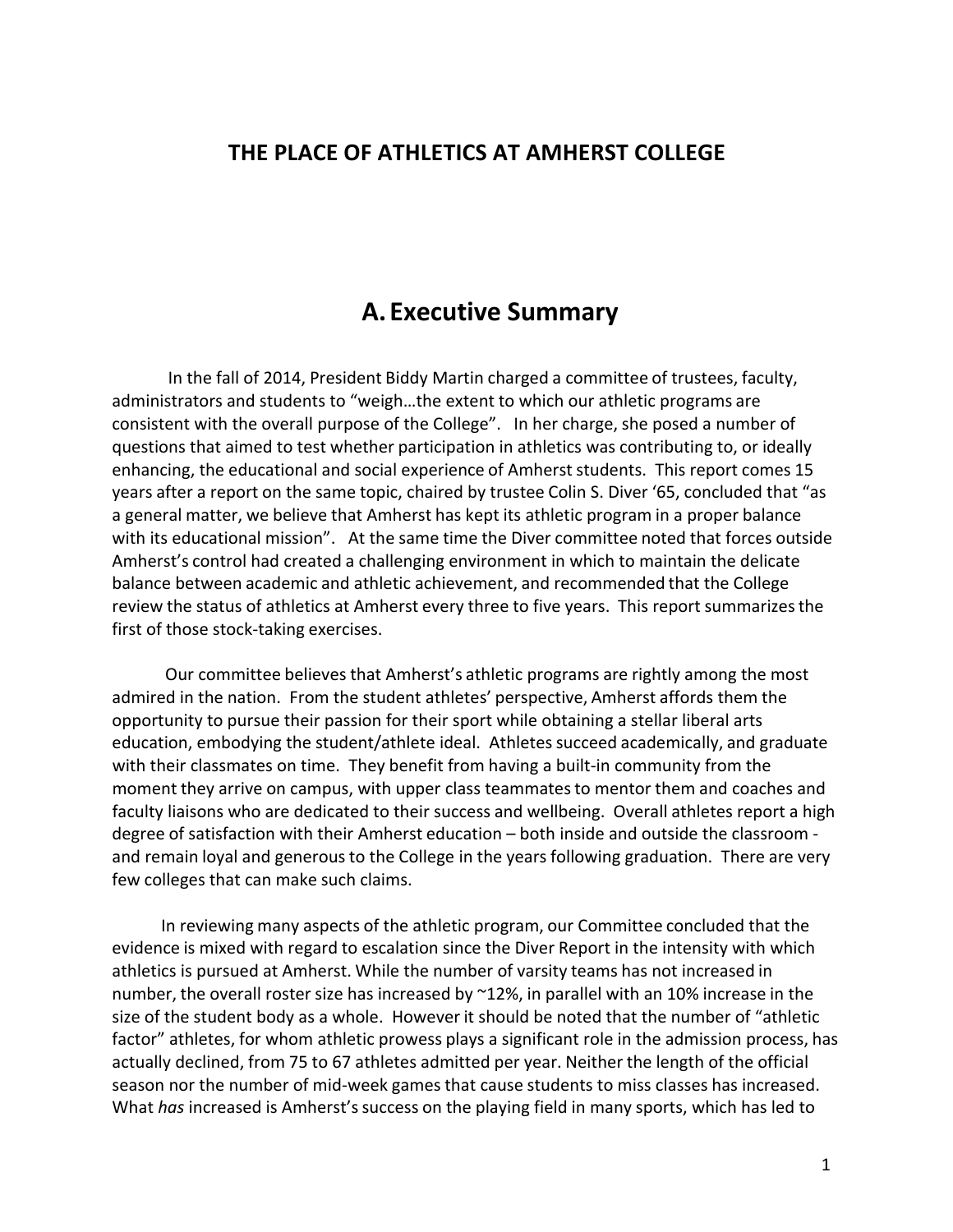more contests, primarily in the post-season. We also learned that the captain's practices and "lifting" sessions in the off-season no longer seem voluntary to most varsity athletes, as the policy of the Department of Athletics suggests they should. Thus for most athletes their participation in a varsity sport does not begin at the start of the season nor conclude at its end. For this reason:

#### **The Committee recommends that the NESCAC Presidents pay particular attention to the impact of playing schedules, particularly post-season play and out-of-season practice on the academic experience of athletes.**

Of greater concern to the Committee was the frequency with which we heard that there is a perceptible "divide" between athletes and non-athletes that inhibits their ability to take full advantage of the educational benefit of living and learning together. This divide is a longstanding one, and it was highlighted as a concern in the 2001 Diver Report. The perception of the divide is exacerbated by the fact that athletes represent by far the largest extracurricular cohort at Amherst (between 35-38% of the student body are on the rosters of varsity teams) and thus are more visible than any other group. These differences between groups of Amherst students, based on their participation in varsity sports, would have less impact on the student body as a whole if athletes were a smaller percentage of the student body.

**The Committee recommends that there should be no further increase in the number of varsity athletes or varsity teams, even if the Amherst college student body increases in the future. Further, we recommend that periodic reviews be conducted to ensure that varsity teams are viable and their roster sizes are necessary for the team's competitiveness.** 

The divide is fueled by the ways some athletes choose to congregate in the social dorms. Students report that athletic teams dominate the social life of the college, particularly the dorm "party scene", leaving some students feeling excluded. It is also fueled by the lack of diversity (relative to the student body) of varsity athletes.

**We recommend that every effort be taken by administrators and student leaders to ensure that student living environments, and community activity more broadly, provide for good and healthy mixing of students of every interest.**

#### **The committee recommends strongly that increasing the diversity of student athletes and coaches should be a high priority for the athletic department and admissions office.**

We also documented patterns of engagement with the curriculum that distinguish athletes, especially male athletes in high-profile sports, from the rest of the student body. High profile male athletes tend to major in a small number of departments, take fewer science classes and classes with small enrollments, and are less likely to elect to write a senior thesis.

**The Committee recommends that the Faculty Education and Athletics Committee undertake a study to understand the underlying causes of the academic decisionsthat lead**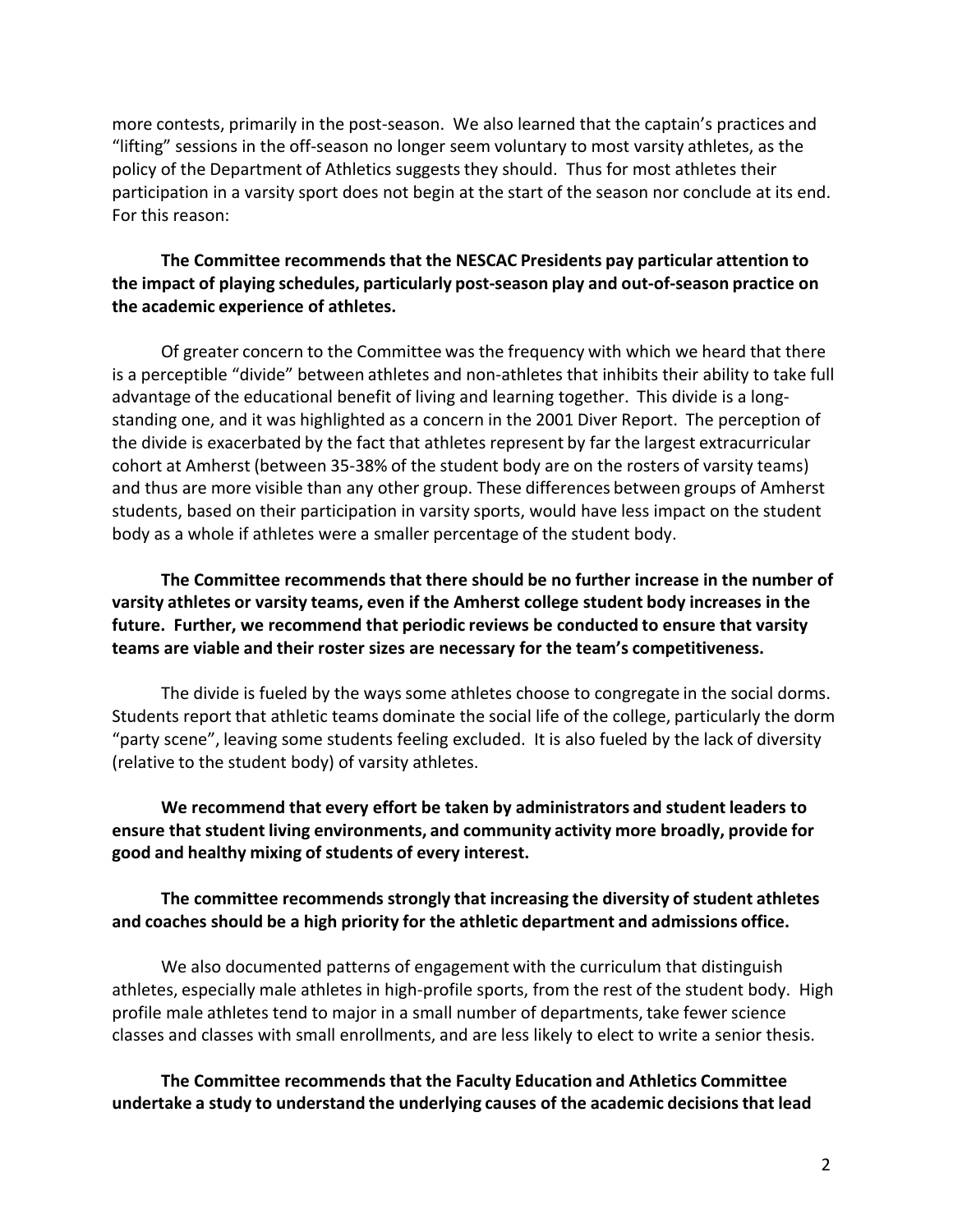**some student athletes to concentrate in a small number of departments and to suggest remedies for any policies and practices that may discourage or deter student athletes from experiencing the full benefit of an Amherst education.**

Athletes report that they have on occasion felt stereotyped, stigmatized or penalized for their participation in athletics. In that sense both non-athletes and athletes feel aggrieved in one or more ways by the perception of a divide. A powerful antidote to negative stereotyping of athletes is provided by the faculty athletic liaisons, who act as links between the teams and the faculty.

#### **The Committee notes that the Faculty Liaisons Program is of significant benefit to Amherst College, and should be encouraged,supported and expanded.**

President Martin asked the Committee to examine the incidence of injuries, especially concussions and sub-concussive injuries, to student athletes at Amherst. Football and both men's and women's rugby report levels of these injuries which raise concerns for the Committee.

**Given the absence of comprehensive research on the nature and long term consequences of concussions and sub-concussive injuries, the Committee recommends that Amherst convene a panel of medical experts to develop best practices in this critical area of student health and wellness.**

Rugby is a club sport, organized and managed by student players, with some oversight by the Department of Athletics. With the dramatic increase in the number of students participating in club sports in recent years, the Department of Athletics has been forced to triage the attendance of trainers and medical personnel at practices and games.

**The committee recommends that the Department of Athletics apply the same safety standardsto Club sports as Varsity sports. Given the risks of injury in rugby, the Committee recommends that either additional resources be provided to the rugby teams with trainers and coaches who are attuned to the risk of injury by inexperienced athletes, or the sport be discontinued.**

The committee heard from students and coaches alike that the joint oversight of club sports by the student government and the Department of Athletics is not working as smoothly as it could, and does not meet the needs of these sports.

**The Committee recommends that the processes for governance of club sports be reviewed** by the Department of Athletics and the Dean of Students with the goal of ensuring **that oversight** by the College and the club sports coaching staff is consistent with the **potential risks to both student athletes and the College***.*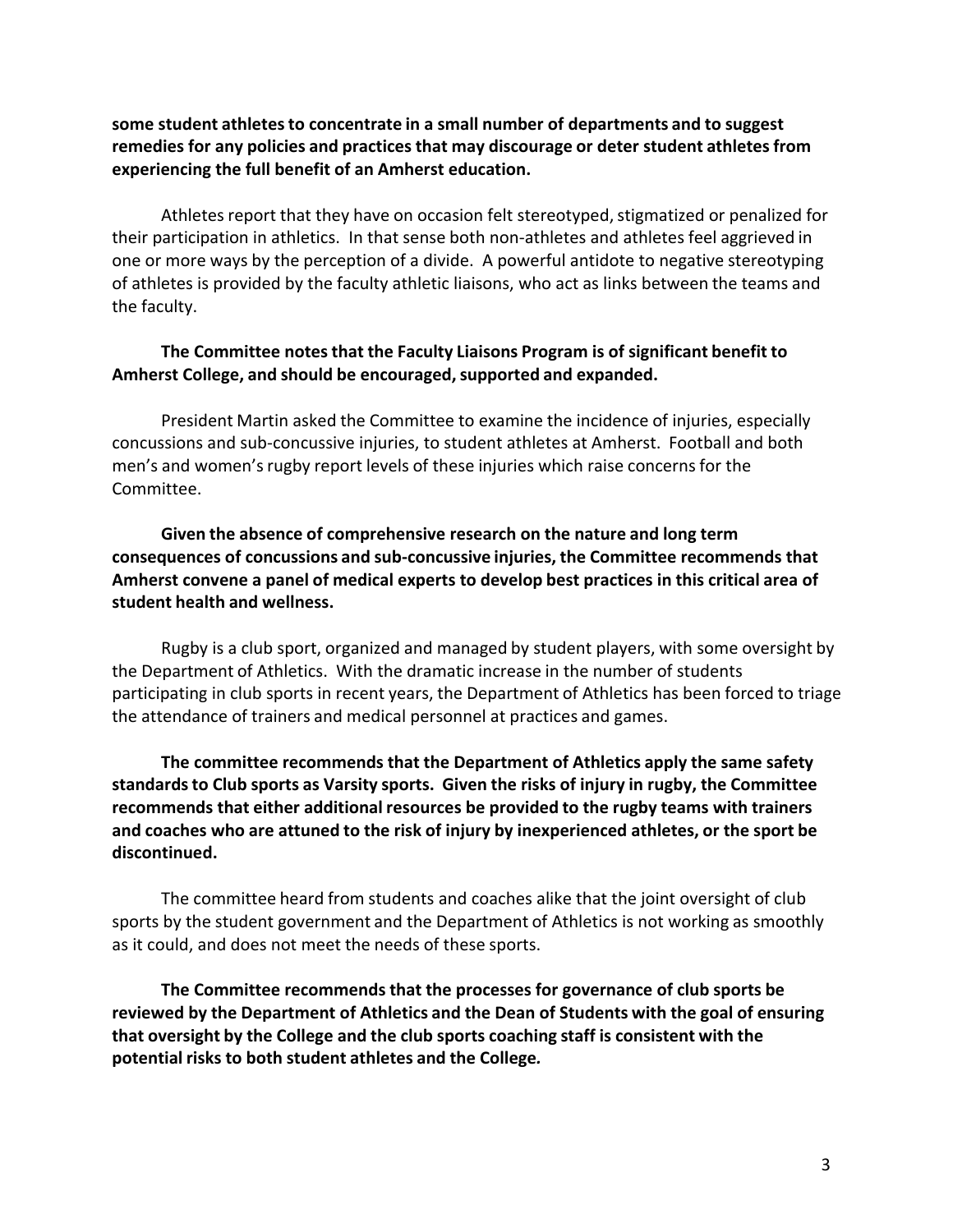An unintended consequence of Amherst's success in supporting popular varsity, club and intramural sports programs is the chronic and fierce competition for practice and playing time. This Committee did not undertake an analysis of this problem, except to note the universal concerns from students, coaches and athletic administrators.

**We recommend that the College undertake an assessment of the current and future use of our athletic facilities, to ascertain whether they are being optimally and fairly utilized by** the campus community, and to identify additional facilities that may be needed in the **future.**

May 2016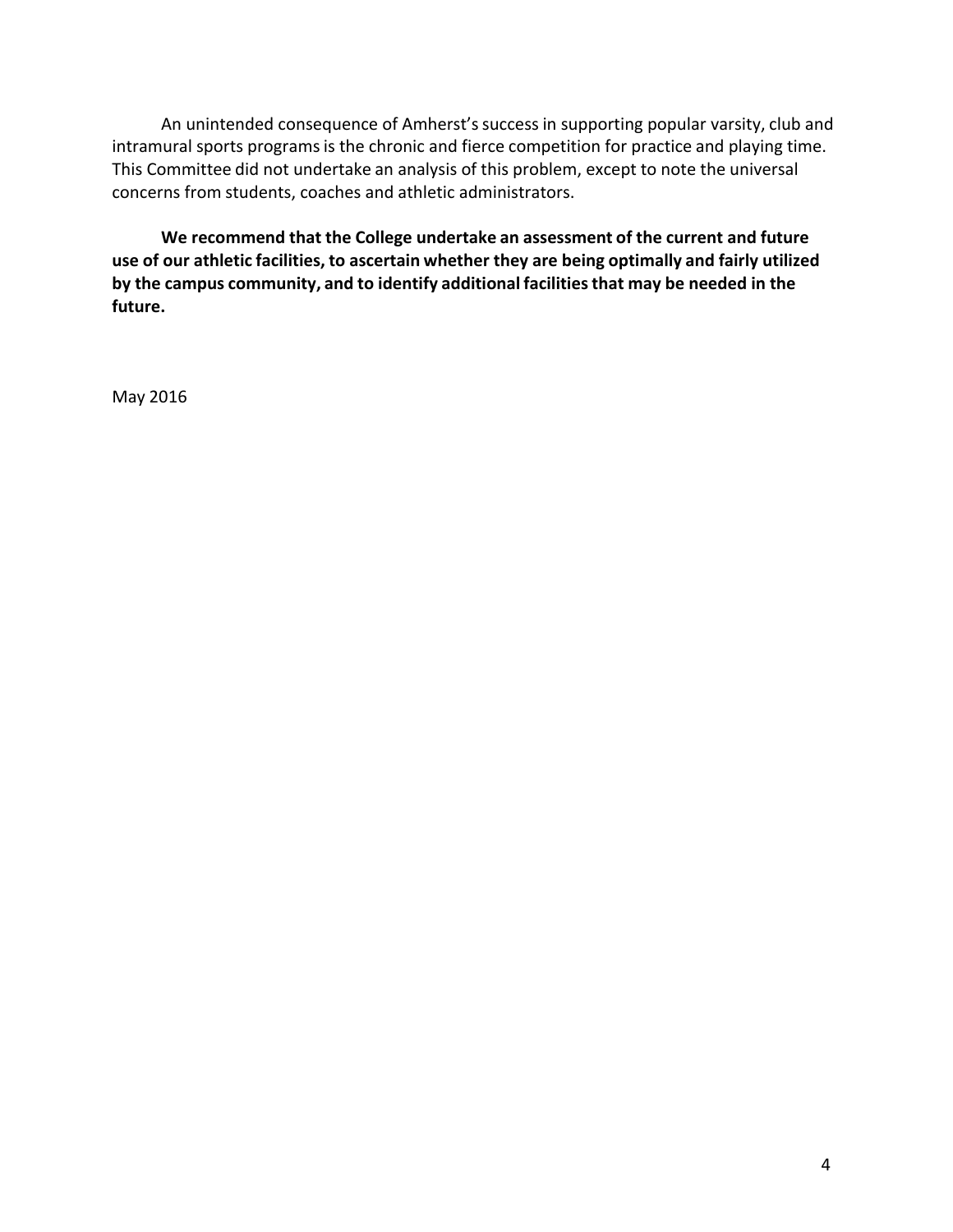# **B. Introduction**

In the fall of 2014, President Biddy Martin charged a committee of trustees, faculty, administrators and students<sup>1</sup> to "weigh...the extent to which our athletic programs are consistent with the overall purpose of the College"<sup>2</sup>. In her charge, she posed a number of questions that aimed to test whether participation in athletics was contributing to, or ideally enhancing, the educational and social experience of Amherst students.

This is not the first time a president of Amherst College has asked a group to reflect on this question. In 2000 then-President Tom Gerety formed a similar committee, chaired by Trustee Colin S. Diver '65. Their report, issued in the spring of 2002, provided a comprehensive look at the state of Amherst's athletics programs, and concluded that "as a general matter, we believe that Amherst has kept its athletic program in a proper balance with its educational mission"<sup>3</sup>. At the same time the committee noted that forces outside Amherst's control had created a challenging environment in which to maintain the delicate balance between academic and athletic achievement, and recommended that the College review the status of athletics at Amherst every three to five years. This report summarizes the first of those stock-taking exercises.

In approaching its charge the committee met on six occasions, and heard from students (both athletes and non-athletes), faculty, the Director and members of the Athletics Department and the Dean of Admission. Our schedule of meetings and the individuals with whom we spoke are included in Appendix  $C<sup>4</sup>$ . We took advantage of a report by an external review committee of the Department of Athletics and Physical Education that had been commissioned by then-President Anthony Marx and then-Dean of the Faculty Gregory Call in 2005. With the expert assistance of Jesse Barba in the Office of Institutional Research, Dean Cate Zolkos in the Office of Admissions and Athletics Director Don Faulstick, we collected data regarding the number and demographic characteristics of students who participate in both varsity and club sports; the success record of each team; the academic performance and disciplinary record of athletes and non-athletes; the number of class conflicts associated with participation in varsity athletics; housing patterns of athletes and non-athletes; and practices employed to recruit and admit athletes. In our analysis, we were particularly sensitive to changes since the 2002 Diver report that reflected escalation in the intensity with which

 $1$  Committee Roster, Appendix A

 $2$  President Martin's Charge to the Committee, Appendix B

 $3$  The Place of Athletics at Amherst College: A Question of Balance. Report of the Special

Committee on the Place of Athletics at Amherst, 2002

 $4$  Meeting schedule and speakers, Appendix C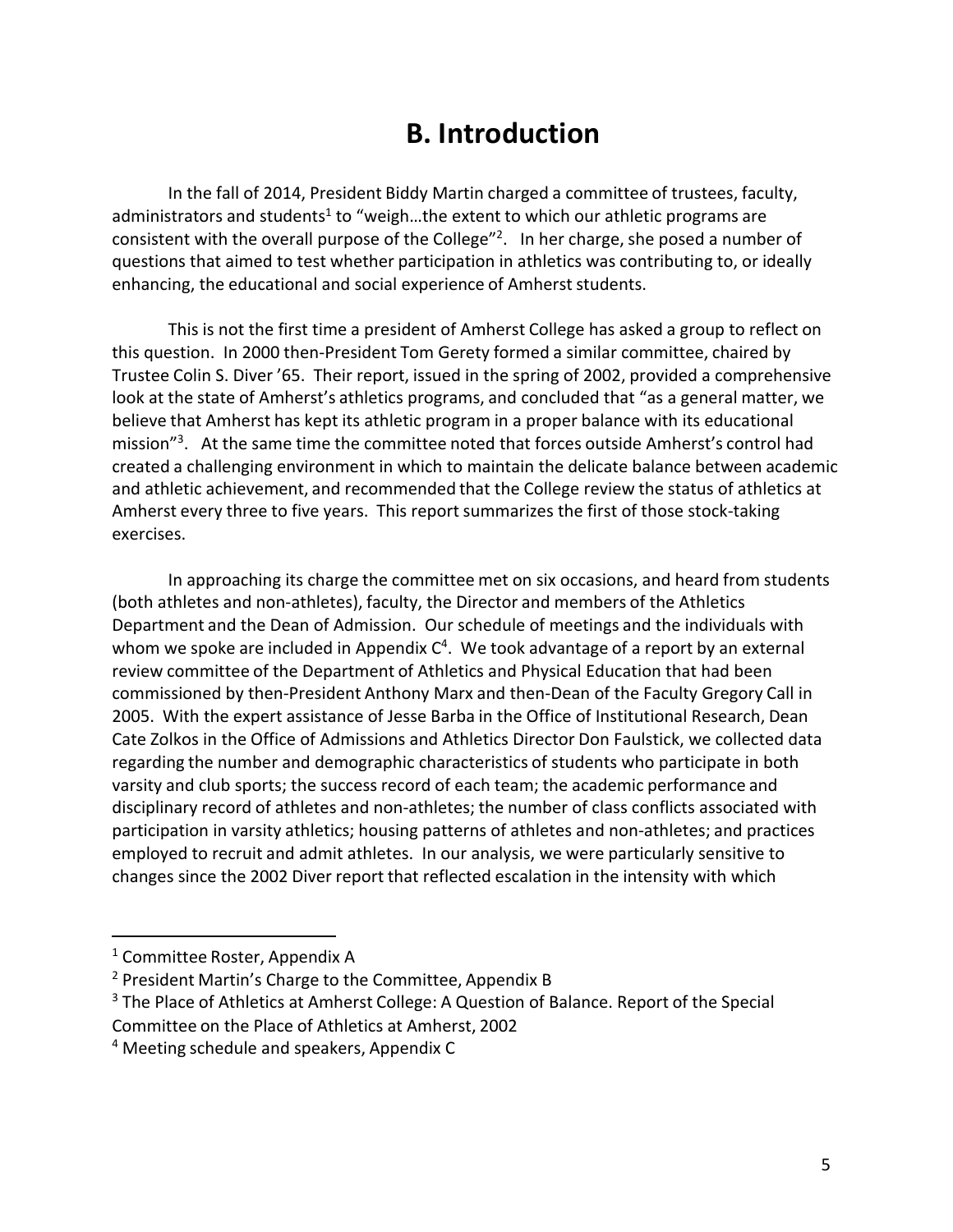athletics is pursued. President Martin also asked the committee to gather information on the frequencies of injuries to student athletes, paying particular attention to concussions.

This report is not intended to replicate the Diver report. Much of the excellent narrative in that report regarding the place of athletics at Amherst, and its relationship to the New England Small College Athletic Conference (NESCAC) in which it competes and to the larger landscape of the National College Athletic Association (NCAA) is as relevant today as it was in 2002. Rather our purpose is to update the analyses in the Diver Report, and to make our own recommendations for enhancing the experience of students – athletes and non-athletes alike – at Amherst College.

One defining characteristic of Amherst that influenced much of our deliberations is its small size, considered by all to be an enormous strength of the College. The small community and its intimate rural setting afford students many opportunities to establish close relationships with one another and with the faculty both inside and outside the classroom. Ironically, that strength is at the core of the challenge of achieving a balance between academics and athletics. For its size Amherst hosts a large number of varsity teams (13 men's and 14 women's), and students who play on varsity teams constitute the largest and most visible extracurricular "interest group" on campus – between 35-38% of the student body in any given year.<sup>5</sup>

Perhaps because they are the largest cohort on campus, there is a perception held by many students of an athlete/non-athlete divide. Such a divide could affect the ability of students – both athletes and non-athletes - to take full advantage of the educational and personal growth that come from living within a broadly diverse community for four years. Students report that athletic teams dominate the social life of the college, and particularly the dorm "party scene", leaving some students feeling excluded. The visibility of athletes has a negative effect on athletes themselves. Some report that they have at times felt stereotyped, stigmatized or penalized for their participation in athletics, with both faculty and students assuming that they are less able to undertake the rigorous academic work that Amherst asks of its students. In other words both sides of the divide feel aggrieved in one or more ways.

The perception of a divide within the Amherst student body created by participation in athletics was very much in evidence at the time of the Diver Report, and there is little sign that the divide has lessened. At a time when Amherst has achieved an historic level of diversity within its student body, and is focused on improving the quality of residential and extracurricular life for its students, it is an opportune moment for stock-taking of how far we have come, and how far we still need to go to create the kind of learning community that is described in the 2015 Strategic Plan.

<sup>&</sup>lt;sup>5</sup> By using this term we do not imply that all "varsity athletes" are identical, any more than all "non-athletes" are inherently similar. At the same time, the general prominence of athletes on campus, and in the life of students, must be noted.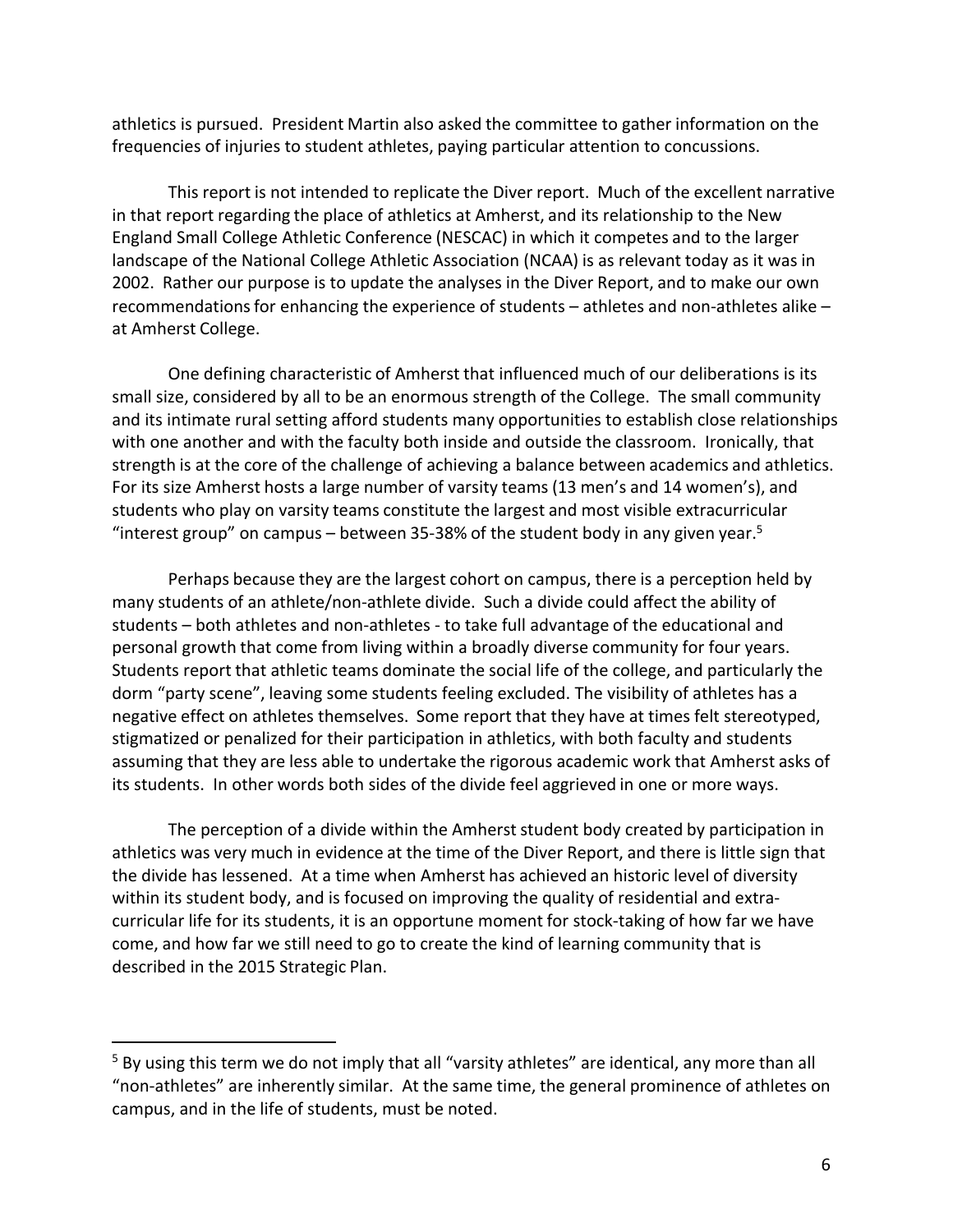The Diver Report identified four ambitious aspirations of the College that are affected by its hosting athletic teams:  $(1)$  the quality and success of the academic programs;  $(2)$  the personal growth and social interaction among its students; (3) the diversity of the student body; and (4) the level of college spirit and support. Our new committee reviewed data that are relevant to one or more of these goals.

# **C. Analysis of the Impact of Athletics at Amherst**

### **1. Admission of Athletes**

In discussing roster athletes in this report, we make distinctions between "athletic factor" athletes, "coded" athletes and "walk-ons". Athletic factor athletes are identified by coaches and endorsed by the Department of Athletics as prospective students who truly excel at their sports, and whose presence would have a significant impact on the success of the teams. Their athletic prowess weighs prominently in the admission decision of these applicants, and their numbers are regulated by NESCAC rules according to a formula based on the number of varsity teams that the college sponsors. That number for Amherst is 67 per year, with 14 of the slots designated for football, figures which are lower than the 75 and 20 slots, respectively, at the time of the Diver Report.

Coded athletes are academically high-achieving students (termed academic 1's and 2's on a 7-point reader's scale used by the admissions office) who are excellent athletes, and have been so identified to the admission office by the coaches. These students are admitted at a much higher rate than the general admission rate for students rated academic 1's and 2's. There is no limit imposed either internally or by NESCAC on the number of students identified in this way, but in general coded athletes who are admitted to Amherst number between 60-90 per year. It should be noted that athletics is just one of the many factors taken into consideration when assembling an Amherst College student body. There are prospective students who are excellent athletes, but who are also priorities for admission to the college for other reasons, such as students of color, first generation college attendance, legacies, those from low socioeconomic backgrounds or who have stellar academic qualifications. Coaches may bring these students to the attention of the Admission Office without having them count against their total.

Walk-ons are students who have been admitted without any recommendation from a coach, but have successfully tried out for the team. One of the major changes in college athletics over the past two decades has been the decline in the number of walk-ons in any sport. Amherst is no different. There are  $\sim$ 20 walk-ons per class, but few of them see much playing time, and many drop the sport after freshman year.

The benefit at the time of admission that athletic factor athletes receive is substantial. In contrast, the coded athletes look much like the rest of the student body in terms of academic performance before matriculation.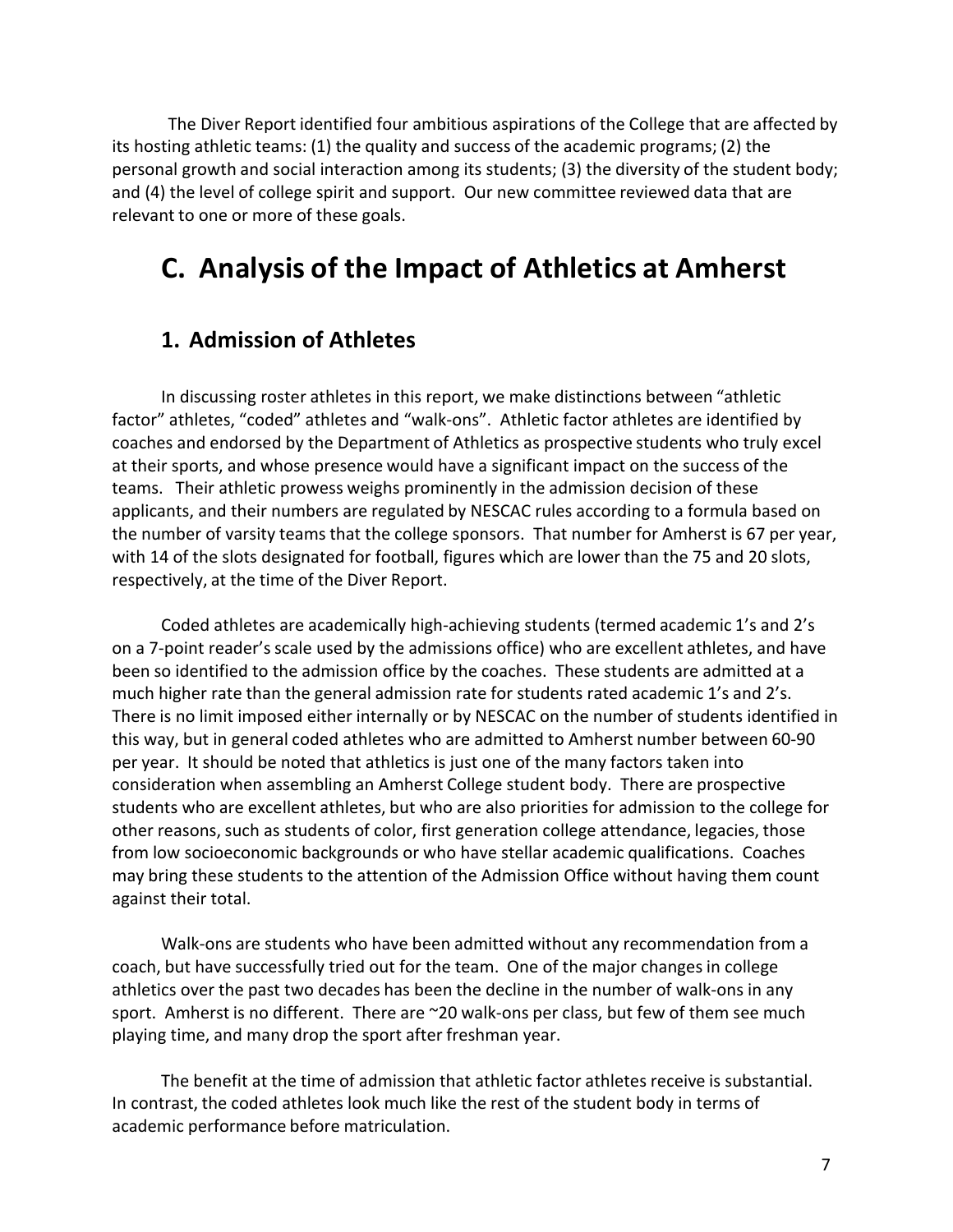An oft-voiced concern among the faculty with whom we spoke about the admission preferences that are given to varsity athletics is the degree to which the athletics department is influencing the admission of a significant fraction of the student body  $-$  between 125 and 150 students out of an incoming class of ~450 (between 27 and 33% for the Classes of 2010-2016). They do not argue that the students are less able or worthy, but rather that the college pays an opportunity cost for having such a significant fraction of the student body engaged in a single extra-curricular activity. In their view, this imbalance in student pursuits and passions adds to the perception of a cultural divide that would be less pronounced if the student body were larger, or the number of student athletes were smaller.

### **2. The Number of Participants in Varsity Sports**

Amherst College offers an impressive number of varsity sports in intercollegiate competition for its size: 13 for men and 14 for women, figures that have not changed since the Diver Report. In 2014-2015, 607 individuals were counted on varsity sport rosters, compared to 541 individuals in 2001-2, representing a 12% increase in the number of athletes. Given that the size of the student body increased by  $^{\sim}10\%$  during this interval, the percentage of varsity athletes in the student body has stayed roughly constant, although the number of athletic factor athletes has declined, as noted above.

Some sports, particularly men's lacrosse, have experienced a steady increase in roster size over the last decade, from 30-33 in the early 2000's to 45-46 in the last several years. The number of women playing lacrosse has also increased from 21 in 2002 to 28 in 2015. It is not clear to the Committee why these increases occurred, and it is worrisome that one explanation provided by the Department of Athletics is the frequency of injuries in these sports. Similar growth is evident with both men's and women's track, which were also increasing in size at the time of the Diver report. In this instance we learned that the expansion reflects the addition of a coach to focus on women's track, and an increase in the number of walk-ons. It should be noted, however, that neither expansion led to greater gender equity among athletes, and thus did not accomplish the goal of bringing the College into closer alignment with Title IX requirements.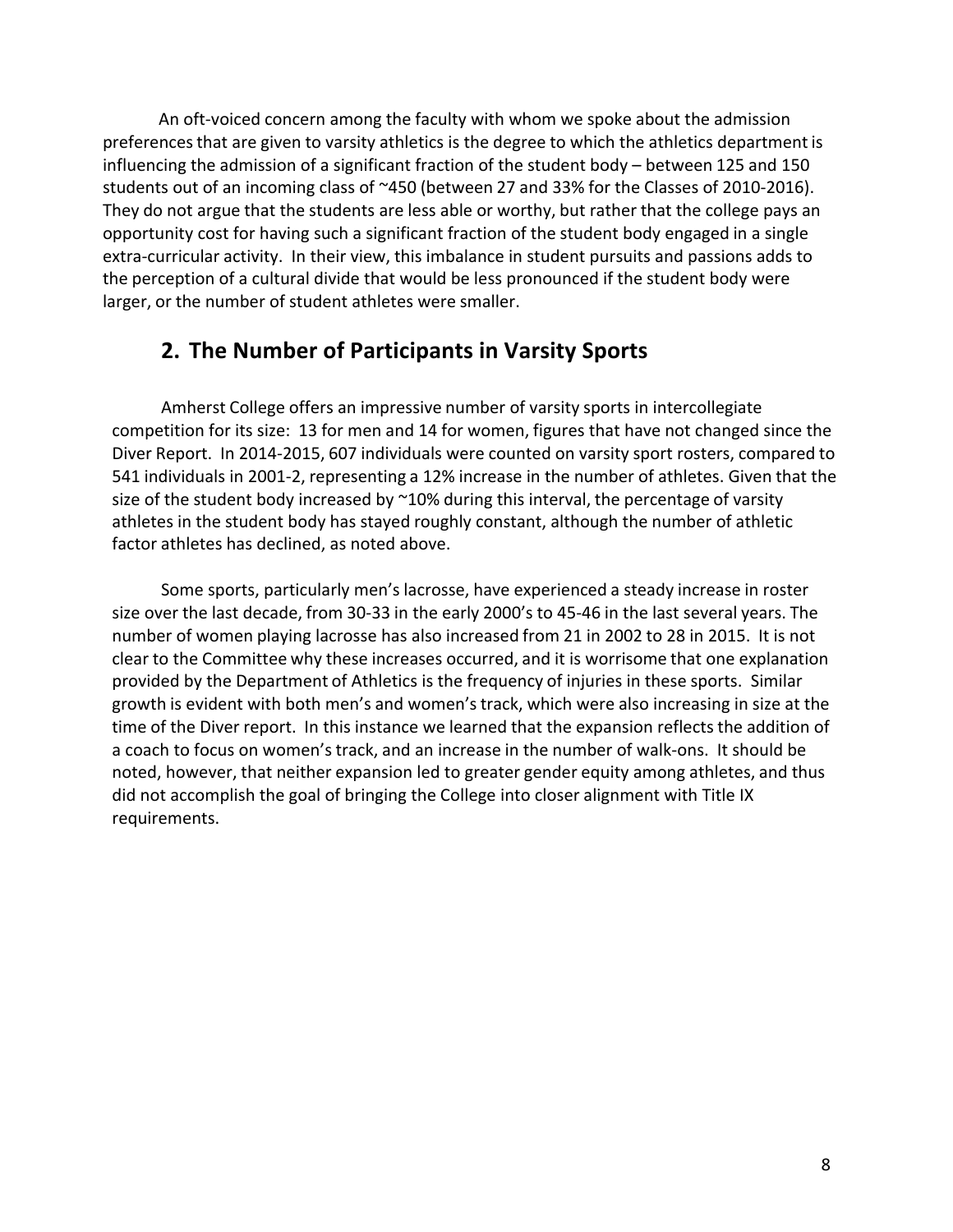### **3. Diversity of Athletes**

In 2002 the Diver report noted that the varsity athletic program "has contributed very little to the racial, ethnic and socioeconomic diversity of the Amherst student body"<sup>6</sup>. In the Class of 2003, 12% of varsity athletes were students of color and only 6% were from low socioeconomic backgrounds. Despite the 15 intervening years when Amherst has successfully attracted a richly diverse student body, that statement continues to have some validity today. Although the number of students of color on varsity teams has almost doubled since the Diver report, low income and first generation students remain strikingly under-represented (Table 1). These data illustrate an important component of the athletic/non-athletic divide: namely, that the student athlete population has a strikingly different demographic profile than the overall student body.

| <b>Students</b> | International | Students of | White | Low Income | First      |
|-----------------|---------------|-------------|-------|------------|------------|
|                 |               | Color       |       |            | Generation |
| Men's teams     | 4%            | 23%         | 73%   | 6%         | 4%         |
| Women's         | 2%            | 24%         | 74%   | 2%         | 2%         |
| teams           |               |             |       |            |            |
| Non-athletes    | 12%           | 53%         | 35%   | 31%        | 20%        |
| All students    | 9%            | 44%         | 47%   | 23%        | 15%        |

Table 1 Demographics of Varsity Athletes for the 2011-2015 Cohorts

This disparity is not uniform across all teams. Several sports teams deserve recognition for having a more diverse cadre of students. The men's soccer team, for example, has a roster in which students of color and white students are equally represented, and both men's and women's tennis teams are significantly more diverse than other teams (32% and 74% students of color, respectively).

Nevertheless, these striking overall disparities in the ethnicity and socioeconomic backgrounds of athletes and non-athletes, combined with the substantial fraction of students who are athletes, contribute in significant measure to the sense on campus that there is a "divide" between the two student populations. In this sense, the perception of a division between athletes and non-athletes is exacerbated by the differences in their demographics. Our committee believes that it is urgent to develop new strategies to reduce this imbalance.

Admission policies at Amherst can reward those coaches who are successful at recruiting a diverse group of athletes. As mentioned above, when a coach identifies a student of color, low income or first generation student, the student can be brought to the attention of the admission office without that student counting as a coded or "athletic factor" athlete.

<sup>6</sup> Diver Report, page 33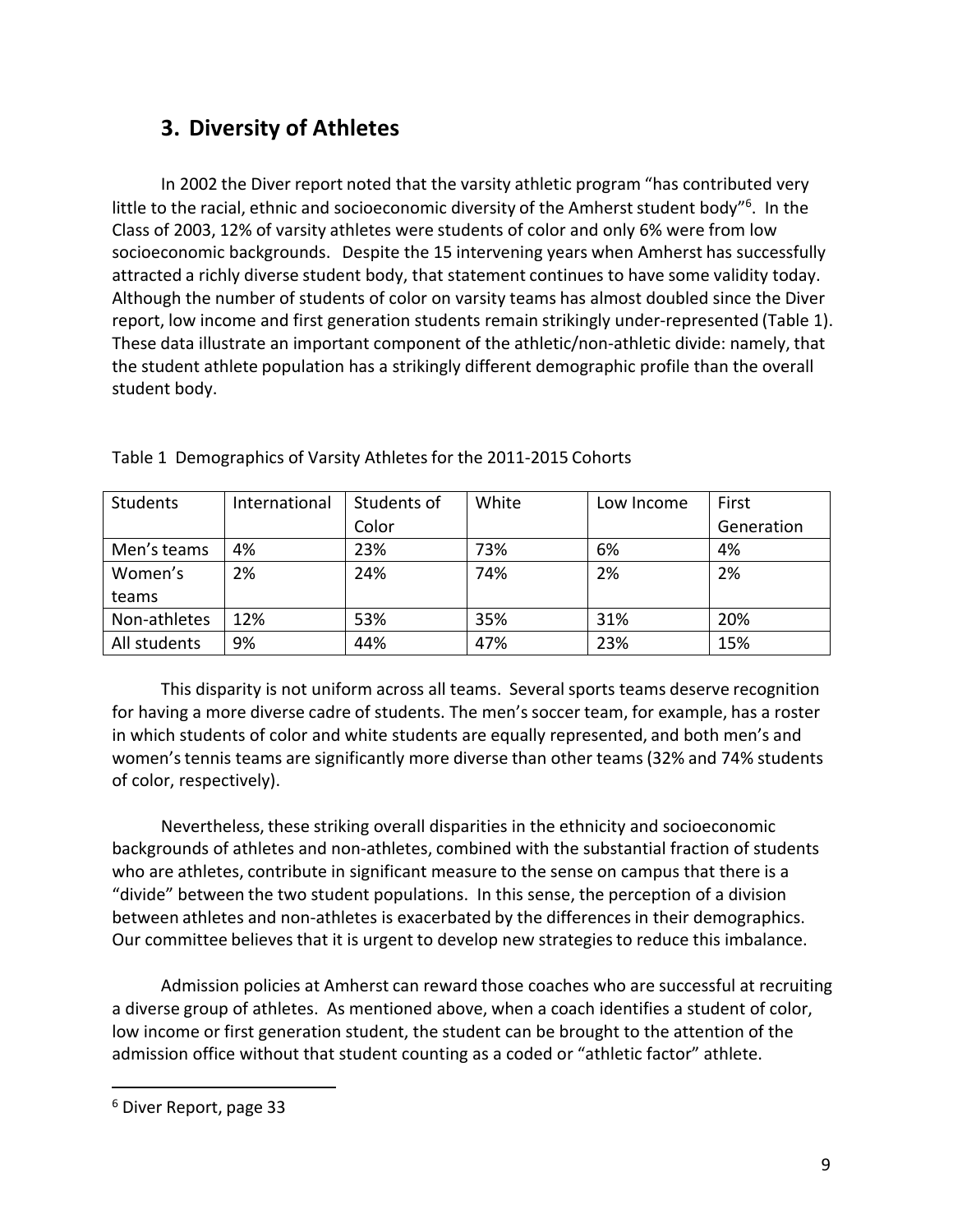It must be acknowledged that the coaching staff faces certain external challenges in recruiting diverse athletes. One such challenge is the "perfect storm" of racial and socioeconomic inequality coupled with the intensification of athletics in adolescence. As participation in athletics has intensified during middle school and high school years, children are specializing in their chosen sport at much younger ages. They are increasingly expected to take part in costly summer camps, engage personal trainers and pay for their expenses on traveling teams. All these trends "advantage the advantaged", and make it harder for students from low income backgrounds to compete successfully for places on college rosters.

Further, certain aspects of recruitment, regulated by NESCAC rules, prevent the Amherst athletics staff from approaching potential diverse athletes during periods in which other schools in both Division I and Division III may actively recruit, admit and offer financial aid to these students. Amherst thus may never have the opportunity to attract some of these candidates.

Finally the Committee noted the lack of diversity among Amherst's coaching staff. At a time when the College is focused on bringing greater diversity to its faculty, the Committee believes that this initiative should include the coaching staff.

### **4. Housing Patterns**

Direct evidence for a separation between athletes and non-athletes can be found in the housing patterns of male athletes, who cluster in the "social dorms", Pond, Stone, Crossett and Coolidge. It is striking that in the fall of 2014, 85% and 80% of the residents in Pond and Stone, respectively, were athletes, particularly male athletes. Given that these dorms are configured in such a way that they are the ideal spaces to host parties, the concentration of athletes in them all but guarantees that athletes dominate at least this one element of the social life of the college - the weekend party scene. This domination of social life is reflected in the fact that athletes are more likely to be cited for minor rules infractions, and especially noise and underage drinking, even though athletes are not more prone to be cited for serious infractions such as property damage, theft or sexual assault. With the decommissioning of the social dorms and the opening of the "Greenway" dorms in the fall of 2016, there is a golden opportunity to rebalance the housing patterns of students. With room draw for 2016 just concluded, there is very encouraging evidence that students have indeed redistributed much more broadly throughout the campus.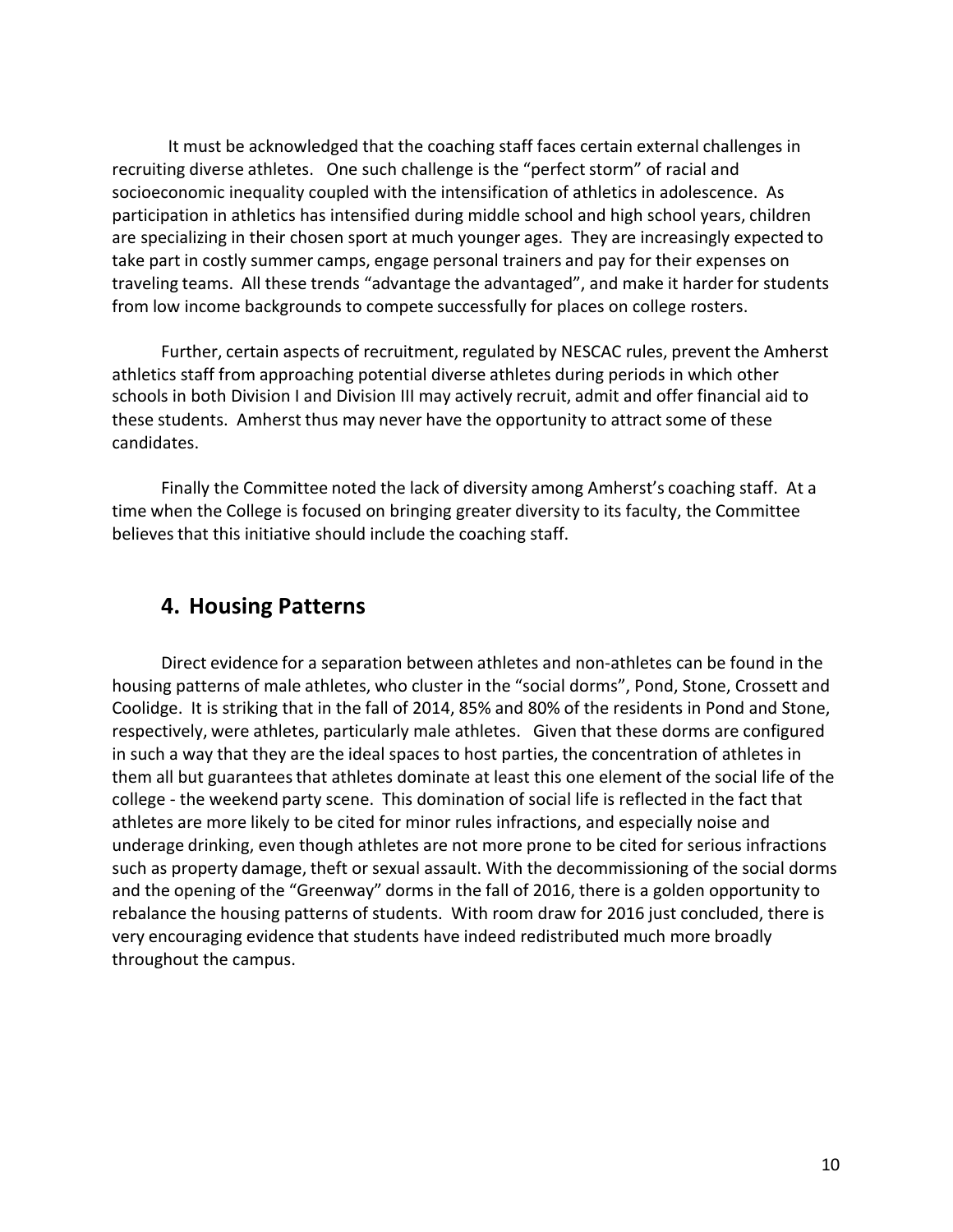### **5. Graduation Rates and Student Satisfaction**

Participation in athletics does not affect the ability of Amherst students to successfully navigate the academic program and graduate on time. Six-year graduation rates were obtained for the students entering between the fall of 2005 and 2009 (corresponding roughly to the classes of 2009-2013), which revealed that the graduation rate of male and female roster athletes was 97.9%, significantly higher than for non-athletes (93.8%).

At graduation Amherst students who participated in NCAA athletics report high levels of satisfaction with their undergraduate education, as high and at times slightly higher than nonathletes (4.34 versus 4.04 on a scale from 1-5 in 2014). When athletes from the Classes of 2014 and 2015 are queried about their experiences *as athletes*, they gave high marks to both their coaches and professors for their willingness to accommodate a conflict between their athletic and academic pursuits. Nevertheless, equal numbers reported that they were treated favorably or unfavorably by a professor because they are athletes at least once (38 and 39% vs. 42 and 38% for 2014 and 2015, respectively). A significant minority (30-36%) also reported that they had chosen not to take a course solely because of their perception that the professor has negative attitudes toward athletes. So while athletes are clearly pleased with their overall educational experience at Amherst, a significant number of them either perceive and/or experience negative attitudes from the faculty (Figure 1). The Committee believes that the faculty needs to consider these concerns, which are experienced by a significant fraction of student athletes.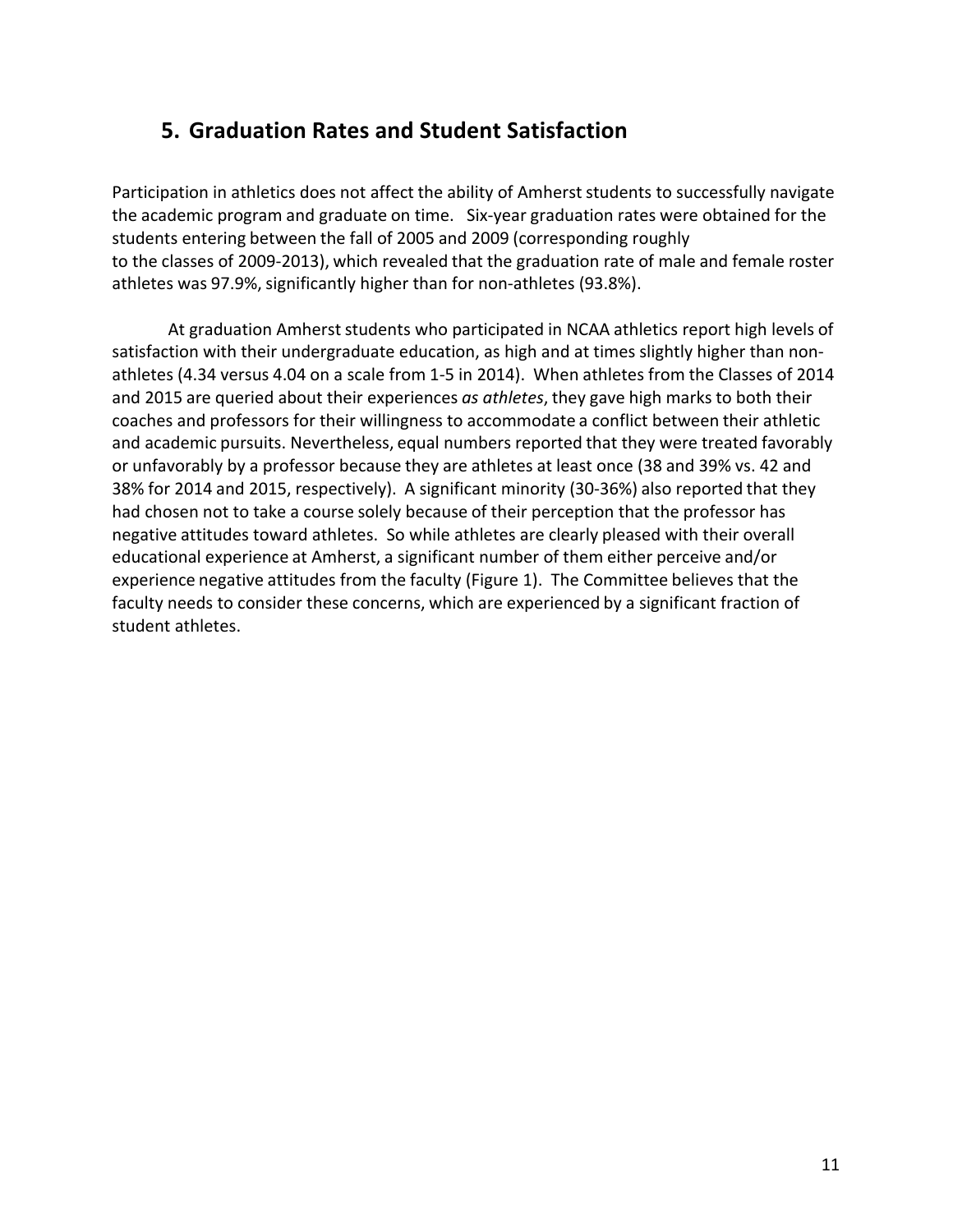

### **6. Postgraduate Outcomes**

A 2013 Consortium on Financing Higher Education (COFHE) survey of postgraduate outcomes of Amherst graduates of the Classes of 1938-2008 suggests that athletes have historically been more likely to pursue careers in business (28%) than non-athletes (18%), and half as likely to undertake careers in the arts (6% vs. 11%).

Since the 1960s, athletes have been frequent and generous donors to Amherst, consistently eclipsing non-athletes in participation percentage as well as level of support. For example, among members of the Classes of the 1960s 76% of athletes donated to Amherst in 2015, compared to 56% of non-athletes. This trend is replicated in the most recent classes that have graduated in the 2010s, in which 43.8% of athletes and 36% of non-athletes have made gifts to Amherst. Former athletes represent 48% of the alumni body, but they constitute 78% of Founders Society members (donors who have made cumulative gifts of \$1 million or more). Furthermore, former athletes volunteer for alumni roles at Amherst at a rate that is greater than non-athletes. One conclusion from these data is that participation in athletics increases alumni allegiance to Amherst College.

commitments fl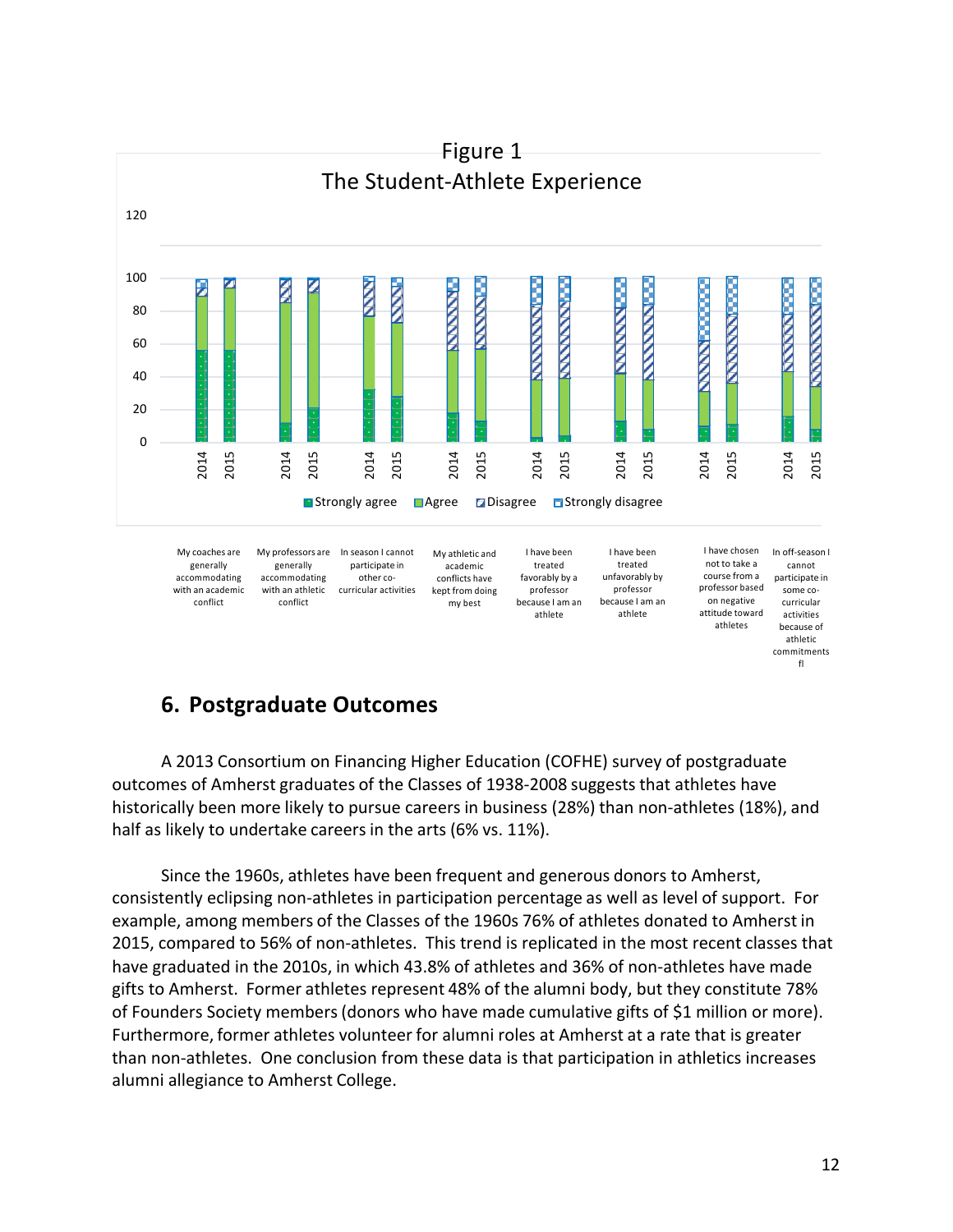While many student athletes are as well prepared as their peers when they matriculate, there are differences in the ways in which they approach and take advantage of educational opportunities at Amherst. For example, as shown in Figure 2 for the Classes of 2010-2014, athletes are almost twice as likely to concentrate in Economics (21-22%) compared to nonathletes (12%). This disparity is true even for walk-on athletes, suggesting that decisions about



courses of study are being affected by the culture of the teams. The disparity is particularly evident in the high-profile sports, such as men's basketball, baseball, football, and lacrosse. Students participating in those four sports represent 33% of Economics majors, 37% of those in political science and 27% of history majors in the Classes of 2011-2015, even though they represent just 11.8% of students. The distribution of students across the curriculum was not addressed in the Diver report; thus we do not know whether this bias is a long standing one or not. Nevertheless, the concentration of athletes in a few academic departments is another sense in which there is "divide" among athletes and non-athletes.

A second pattern is apparent for athletic factor athletes: they are less likely to pursue study in a scientific discipline that requires long hours in laboratories (among the science disciplines, only environmental studies reports a significant number of athletic factor athletes (8%)). This difference is not apparent with either coded athletes (19% in biology, neuroscience and chemistry) or walk-ons (21% in biology, chemistry and environmental studies). These data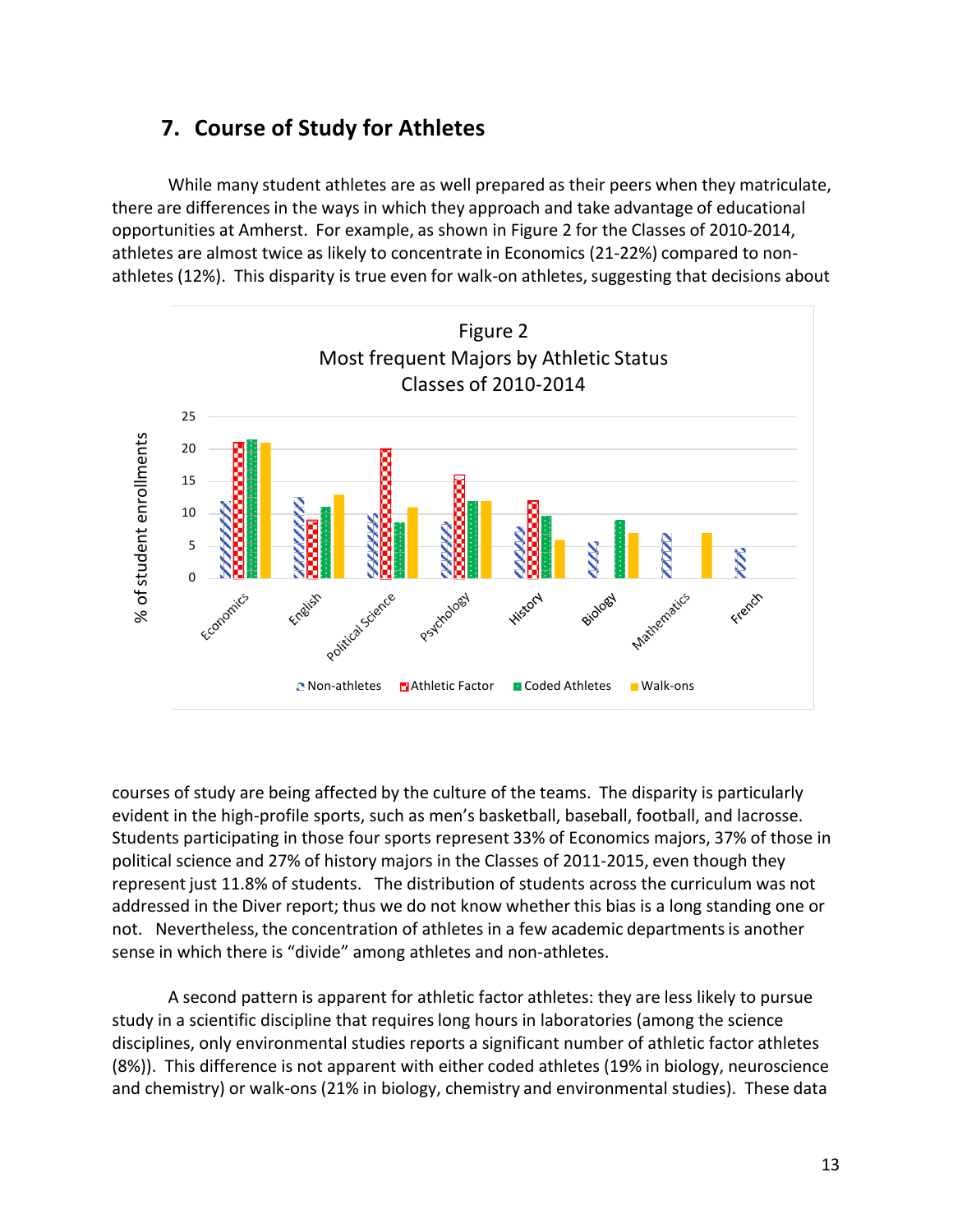would seem to indicate that the difference with athletic factor athletes does not rest with the practical difficulties of combining scientific study with athletics, but possibly with their perception (or that of the faculty) that their preparation before college was not sufficient for them to succeed in STEM fields.

One other difference in the academic experience of athletes is that they are less likely to participate in small classes (Figure 3). As illustrated for classes in the spring of 2014, coded athletes (38%) and athletic factor athletes (35%) spend less time in small classes with fewer than 30 students than non-athletes (49%), and significantly more time in large classes. The discrepancy declines for walk-on athletes (44%). This difference may be consequential as smaller classes lead to more meaningful interactions among faculty and students, and are rightfully a source of pride for the college.



One of the most striking academic differences between athletes and non-athletes was the likelihood of writing a senior thesis. As shown in Figure 4 for the Classes of 2011-2015, both male and female athletic factor athletes were significantly less likely to elect to write a senior thesis (16%) than non-athletes (49%). Furthermore, the likelihood appears to be declining over the five-year time period we surveyed. The thesis participation rates for coded athletes and walk-on athletes are far more variable, making it difficult to identify a trend, although it is apparent that in general male (but not female) coded athletes are less likely to write a thesis. Such a gender difference is not evident among non-athletes.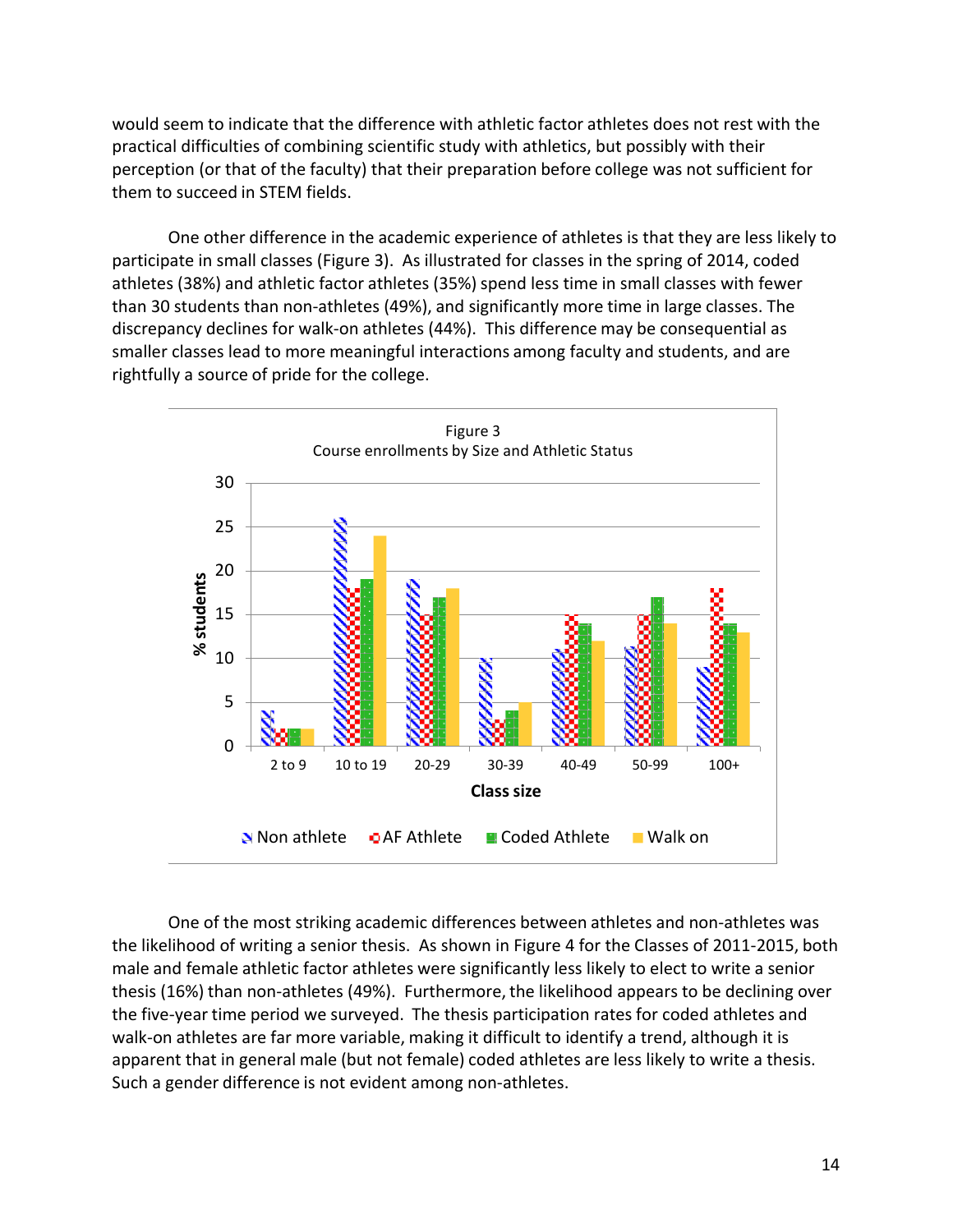

The decision whether to write a senior thesis is a complex one and is not the only indicator of an intense academic experience. The choice to forego the experience may be motivated by positive factors such as the desire to explore the curriculum more broadly in one's senior year, or to pursue independent work. Yet such considerations do not explain why athletes make different choices than non-athletes. It seems likely that weaker preparation or the large time commitment that athletics requires makes it daunting for some to undertake a major piece of work.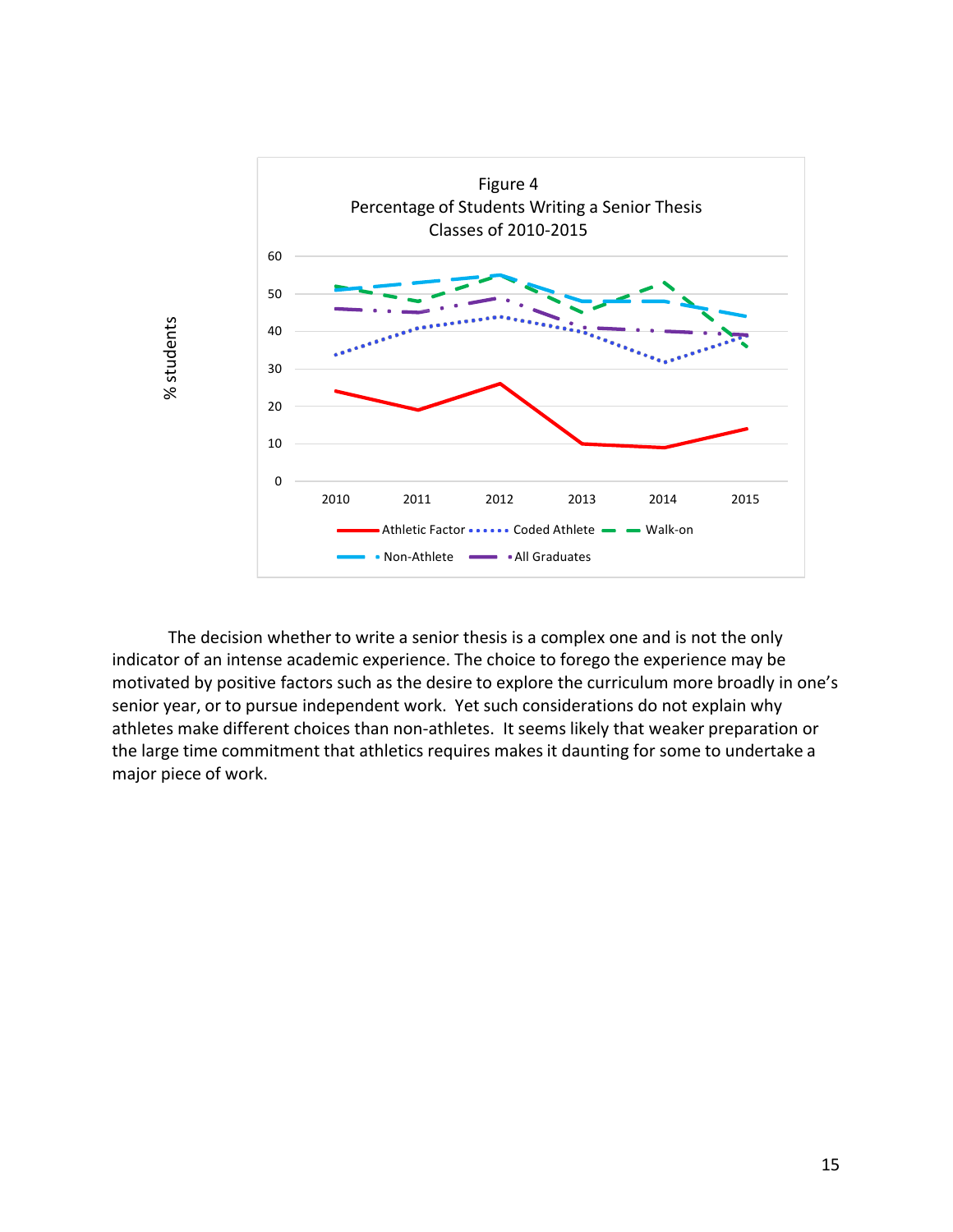

A large fraction of Amherst students elect to study abroad - 39% of students in the Classes of 2006-2015 took advantage of the opportunity. Roster athletes in the same classes were somewhat less likely to study abroad (34%). Interestingly, roster athletes exhibited the same gender bias as the student body as a whole, with women far more likely to study abroad than their male classmates (Figure 5). Predictably the likelihood of studying abroad was influenced by the season of the sport, with participants in the winter and two-semester sports such as basketball, hockey, golf, track and swimming among the least likely to have studied abroad.

### **8. Academic Performance of Athletes**

It is not surprising, given the difference in academic qualifications at the time of admission, that athletic factor athletes graduate with slightly lower cumulative grade point averages (GPAs) than coded athletes. However, there is no evidence that participation in athletics disadvantages athletic factor athletes, for they actually perform significantly better than non-athletes admitted with similar credentials of reader's rating of  $\sim$ 4. Athletic factor students complete senior theses at a significantly lower rate than comparable non-athletes (18% vs 26%), but they graduate at a higher rate than non-athletes who matriculated with equivalent academic credentials. As with athletic factor athletes, there is no consistent GPA difference between coded athletes and walk-ons and non-athletes with similar academic credentials at matriculation, reinforcing the conclusion that participation in athletics does not compromise the ability of athletes to excel academically at Amherst.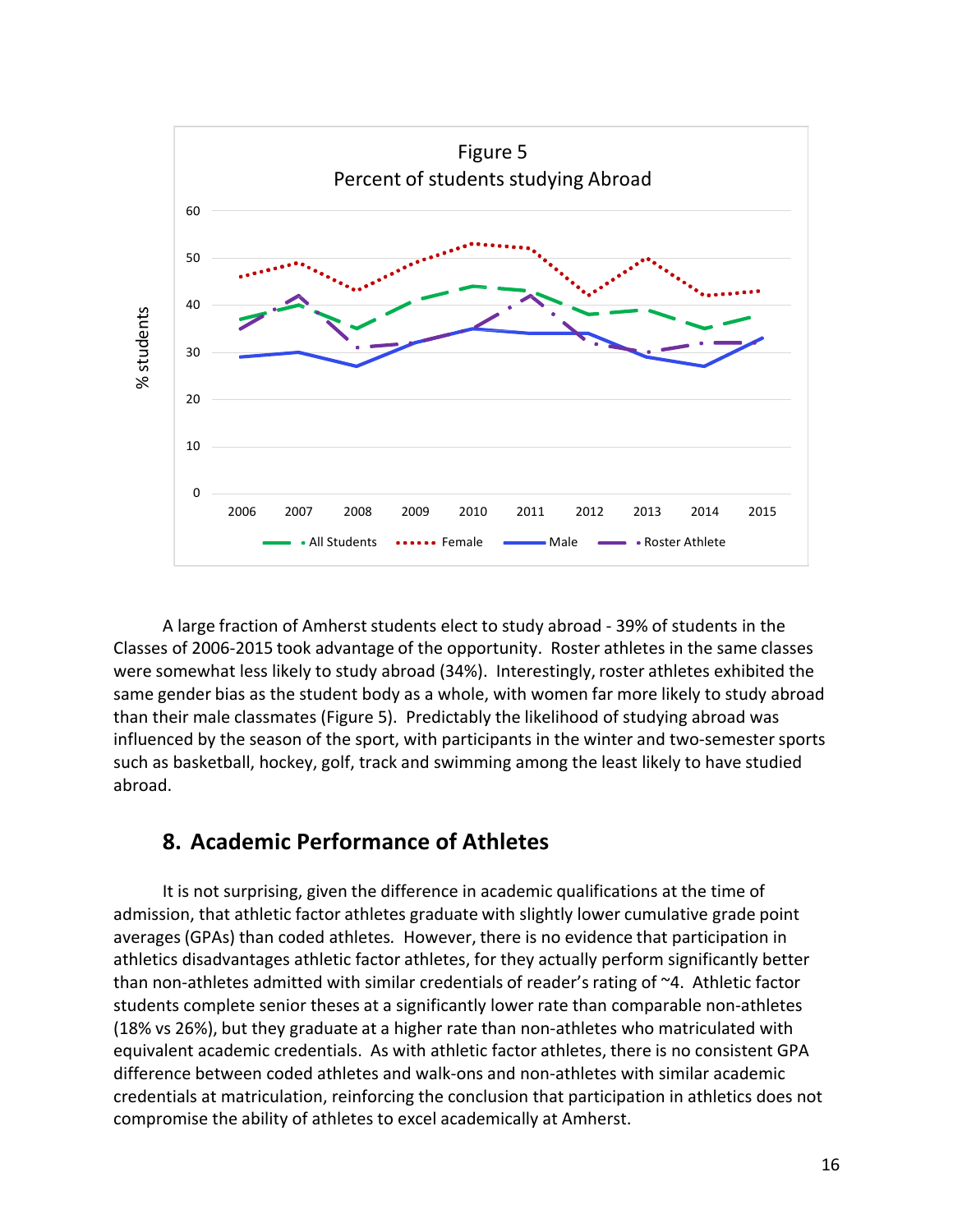### **9. Time Commitment of Athletes and Academic Conflicts**

The Diver report noted in 2002 a worrisome nationwide trend of escalation in the time demands on students who participate in varsity sports. That trend has not diminished in the intervening years. Within the NCAA, some Division I and III leagues have exhibited a willingness to lengthen seasons, increase the number of practices and games, and extend the travel distances across leagues. These demands for greater commitment to athletics inevitably reduce the time available for meaningful academic experiences, and may interfere with attaining it.

In many respects, Amherst is protected from the worst of these pressures by its membership in NESCAC, a Division III league whose colleges and universities are relatively well aligned with respect to the goal of academic/athletic balance. Playing seasons are significantly shorter than those allowed by NCAA rules. The prohibition on athletic scholarships ensures that student athletes are not beholden to the Department of Athletics for the funds to attend Amherst and that college scholarship funds are awarded on a needs basis only.

Nevertheless, Amherst and NESCAC are not immune to these outside trends. While the length of the official season has not increased over the past 15 years, it is apparent that the extent of post-season play, as well as the amount of travel and game times, and expanded expectations of out-of-season practices have together increased the required commitment of varsity athletes. For example between 2001 and 2015, the number of contests has increased significantly in a number of sports – baseball has grown from 32 to 42 contests; women's basketball showed a jump from 25 to 33 contests after the 2007-8 season; men's lacrosse has grown from 16 to 21 in recent years.

A significant fraction of the increase in the number of games is due to post-season play in both NESCAC as well as NCAA Division III. Amherst teams are remarkably successful within NESCAC, with only arch rival Williams outpacing their record of NESCAC championships in recent years. Some teams, such as men's baseball, basketball, soccer, swimming and tennis, regularly compete in both NESCAC postseason tournaments and receive bids for NCAA postseason competition. Likewise, women's basketball, field hockey, ice hockey, lacrosse, soccer, swimming, tennis and volleyball are perennial favorites to go on to post-season play. With that success comes greater time commitment from students, and the possibility of more frequent conflicts with classes and other academic activities.

Post-season play is particularly problematic, as it often involves significant travel and often comes at the end of a semester when student work loads tend to increase and exams are scheduled. In addition, the extent of post-season play in any particular year for any given sport is difficult to anticipate in advance. The Diver Report documented an average of 18 class conflicts per year due to post-season play between 1999 and 2001; the total for 2014-15 is 29 conflicts, reflecting both Amherst's success on the playing field as well as increased options for post-season play over the last 15 years.

Every team, with the exception of football, has for many years scheduled mid-week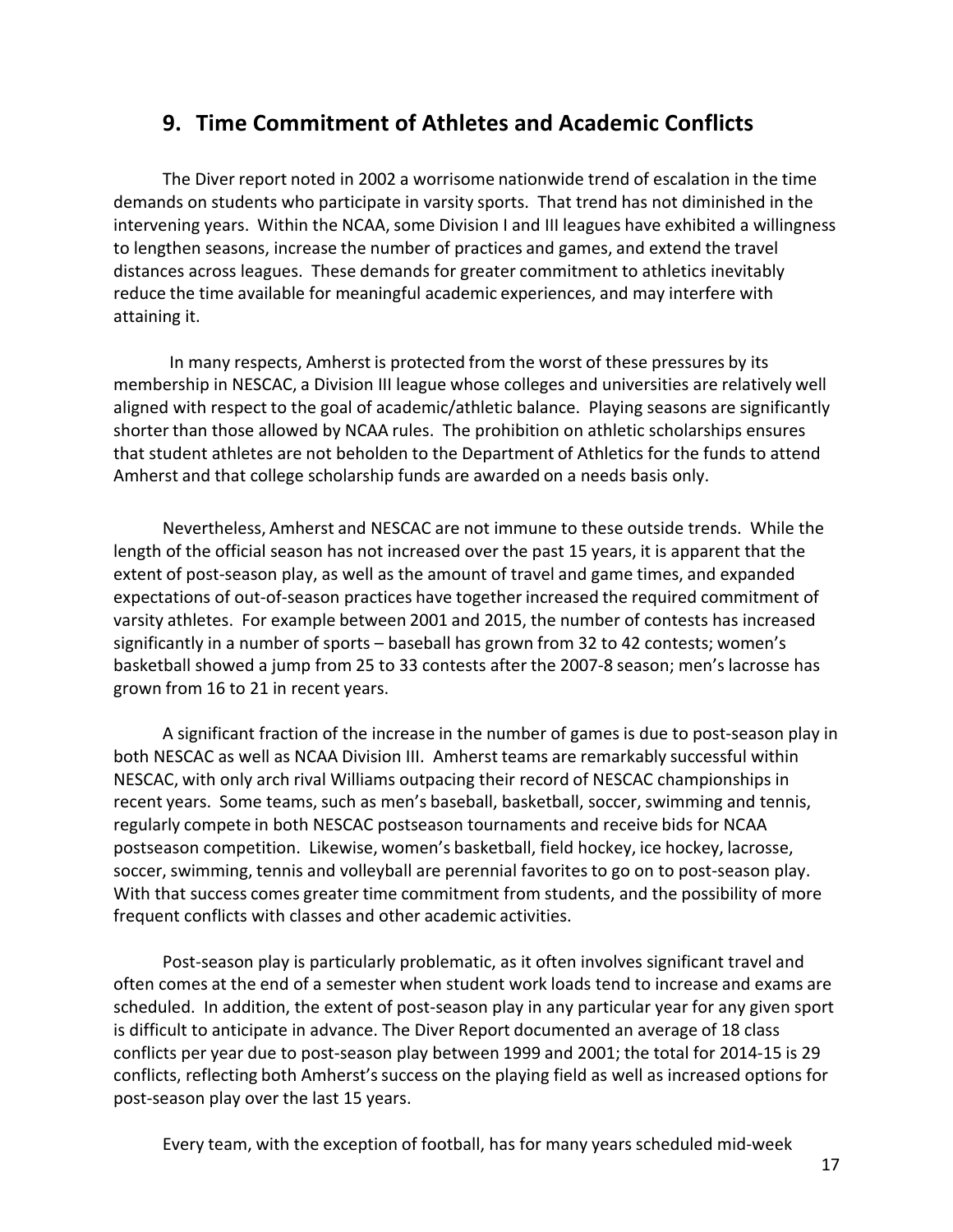games. The number of these games, which are the most likely to lead to class conflicts, especially when the game requires traveling to another campus, has stayed relatively constant. Across all sports, the Diver Report estimated that there were 50 regular season mid-week class conflicts identified by coaches in each of the 1999-2000 and 2000-2001 seasons. That number for the 2014-15 academic year is approximately 45. Overall the coaching staff has been able to limit this source of tension between students and faculty.

When they do occur, missed classes are a significant source of tension between student athletes and some faculty. In some cases, conflicts may require a faculty member to write and proctor separate exams to accommodate the students' absences. Both the faculty and coaches work to resolve scheduling conflicts, employing late vans for students who could not miss a class or exam, while others arrange travel independently. Some students are able to make individual arrangements with their professors to catch up with class material or assignments.

Some faculty feel that a decision to forego class is a sign of disrespect for the academic mission of the college. We did not hear echoes of such disrespect among the student athletes with whom we met; to the contrary, they expressed a deep commitment to their academic work. The faculty liaisons to the sports teams expressed the view that their student athletes are committed to their academic work in spite of having difficulty resolving these scheduling conflicts from time to time. It must be noted, as more than one faculty did, that students miss classes for a variety of reasons, such as conflicts with music and theater performances and job interviews, or simply by choice. However, there appears to be heightened sensitivity to athletically-motivated conflicts. This may be in part because student athletes are such a large and visible cohort and/or because athletes are enjoined to inform their professors when they miss class.

### **10. Safety of Student Athletes – the Issue of Concussions**

Since the Diver Report there has been a growing and alarming body of scientific evidence that points to the long lasting negative effects of concussions among student and professional athletes, including chronic traumatic encephalopathy (CTE). CTE is caused by repetitive brain trauma that could result from both concussions that cause symptoms, and sub- concussive hits to the head that cause no symptoms and thus go undetected. The CTE symptoms include memory loss, confusion, impaired judgment, impulse control problems, aggression, depression, anxiety, suicidality, parkinsonism, and, eventually, progressive dementia.<sup>7</sup> Although these symptoms accelerate in severity with age, they have been observed in young college football players, including a football player at the University of Pennsylvania who committed suicide, and whose brain displayed signs of CTE at autopsy, yet had never reported having experienced a concussion<sup>8</sup>.

<sup>7</sup> Boston University CTE Center. http://www.bu.edu/alzresearch/ctecenter/chronic-traumaticencephalopathy-faqs/

<sup>8</sup> New York Times September 13, 2010.

http://www.nytimes.com/2010/09/14/sports/14football.html?\_r=0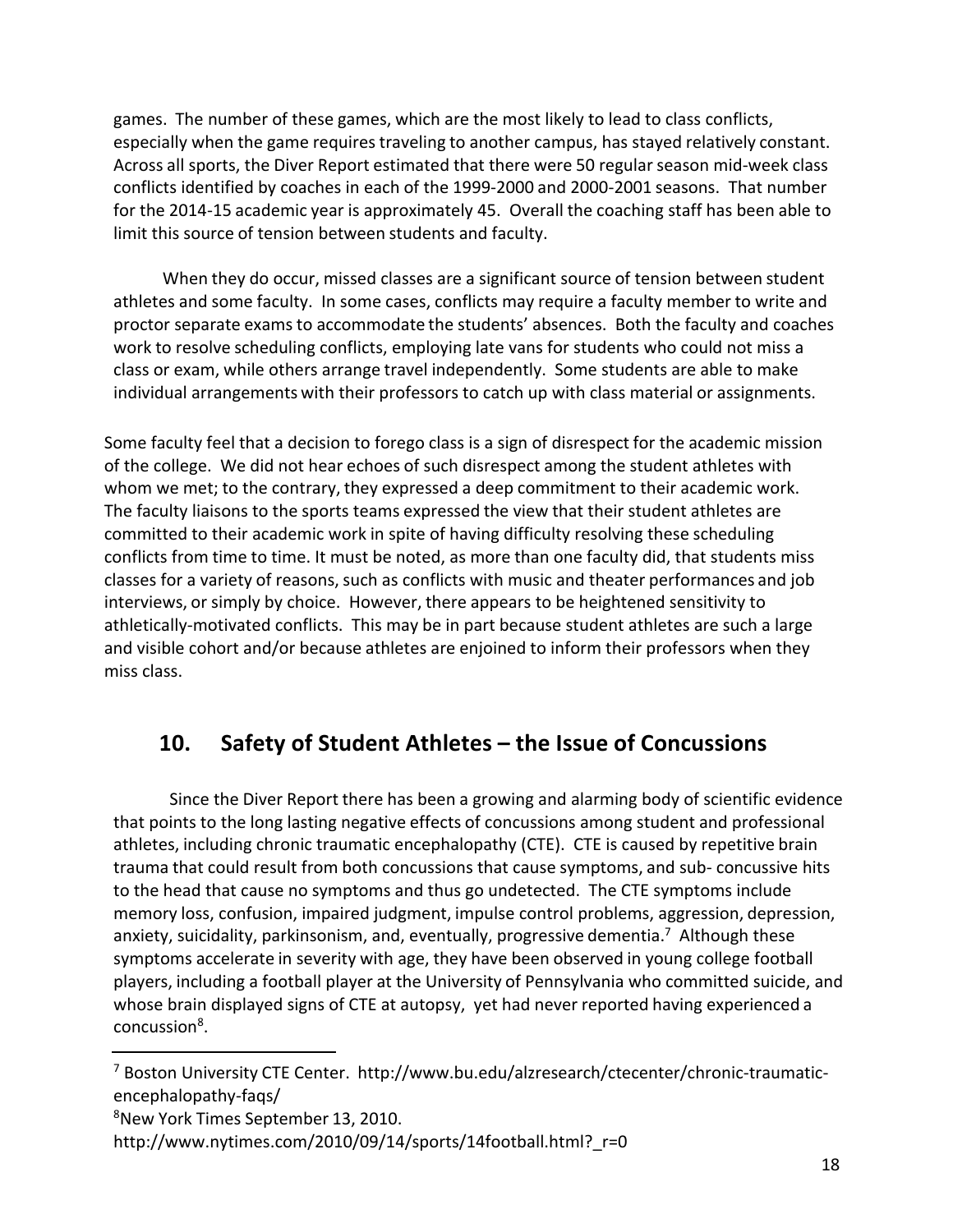The absence of a history of concussions in this young man illustrates two concerns about participation in potentially violent sports. One is that the players who start the sport at an early age are likely to receive multiple hits to the head before college, none of which may rise to the severity of a concussion, and thus go unreported. The second is that players are reluctant to report hits, fearing that they will not be allowed to continue to play. Those concerns point to the need for vigilant attention by medical personnel at both practices and contests, in order to identify head contact that may be sub-concussive, and therefore unreported.

Concussions pose an especially serious issue at academic institutions, as students who have been diagnosed with a concussion are required to refrain from any serious intellectual work for periods of time that can extend to weeks. Those students are then at a severe disadvantage in the classroom as well as on the playing field, especially given the short length of the semester.

Athletic Director Don Faulstick provided the committee with the head injury protocol that is followed at Amherst and the other NESCAC schools. The plan outlines the steps taken on the playing field to diagnose head injury, and the guidelines that are followed before a student may return to practice or playing. This committee does not have the expertise to judge whether the protocol is state-of-the-art in the field, but we do question whether students who have received 3 concussions should *ever* be allowed to resume play, even when symptoms have disappeared. This standard should be reviewed by outside medical experts and their findings reported to the President and Athletic Director.

At Amherst, the football team has been reporting on average 6 concussive and subconcussive events each season, with a range from 1-12. The number in men's hockey has been increasing in recent years, to 4 and 6 for the 2013 and 2014 seasons, respectively. Most worrisome to the committee is the number of reports of concussion and sub-concussions in two club sports, men's and women's rugby. Although the Department of Athletics provides access to the sports-medicine staff and facility to all students, it does not currently have the resources to provide athletic trainers for all practices and matches for even the 27 varsity teams. Instead the department prioritizes their coverage based on the number and severity of injuries. It is clear to the Committee that rugby is a club sport that needs extensive coverage in the future. More generally, we urge the college to regularly review the policies relating to detection, treatment and monitoring of concussive and sub-concussive events, and to ensure that appropriate resources are allocated to this key safety concern.

### 11. Club and Intramural Sports

In addition to varsity competition, Amherst students can choose among a rich menu of club sports in which to participate and compete. Indeed, the number of students who participate in these sports is quite high. In 2014-15 approximately 390 students, nearly 22% of the student body, took part in sports ranging from archery to wrestling (Figure 6). That number has been rising rapidly over the past five years, from 245 in 2010-11 to an all-time high of 404 students in 2012-13. This increased interest in playing a club sport, which is a healthy addition to student life at Amherst, has put new pressure on the athletic department and its facilities.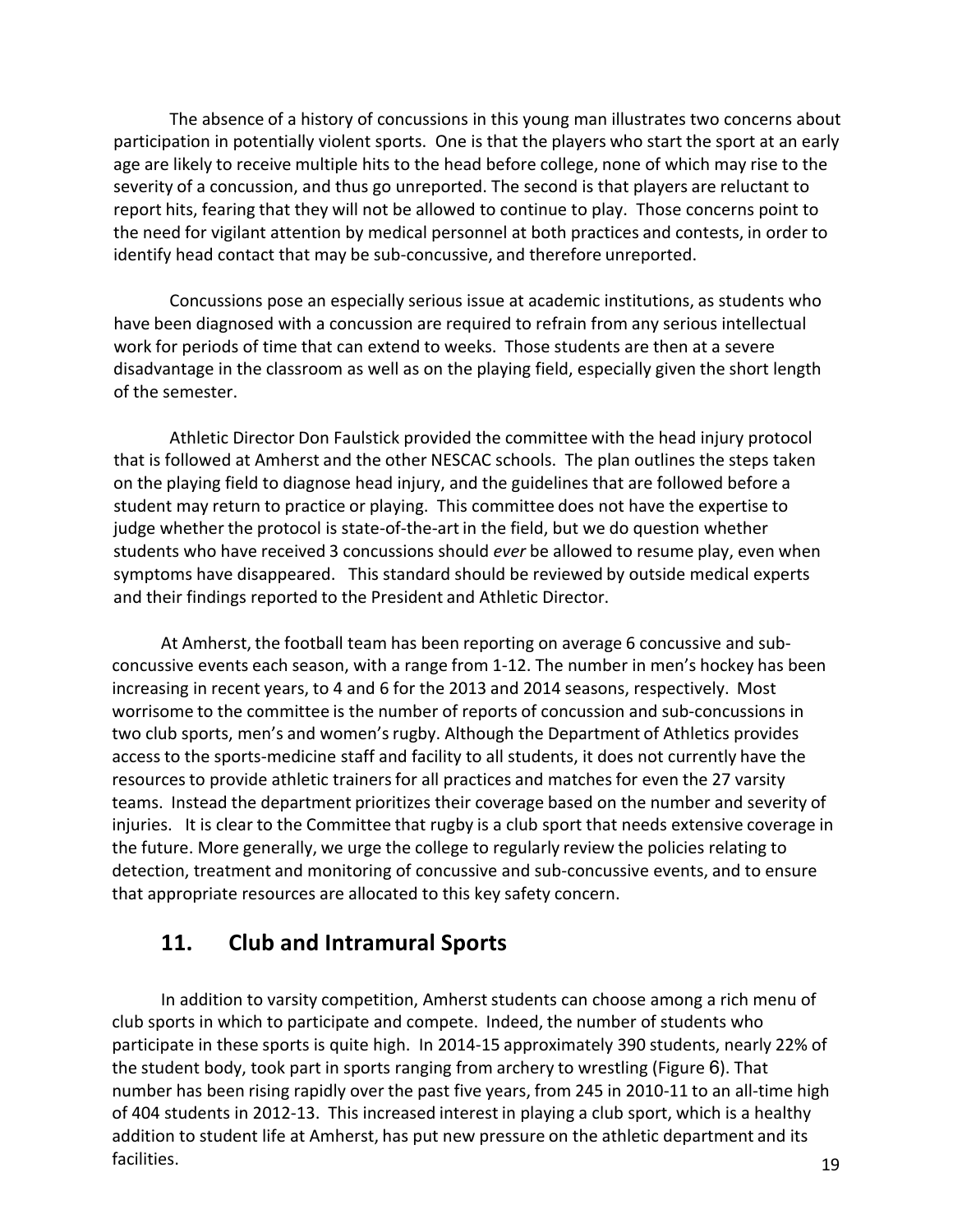

Unlike varsity teams, club sports teams are overseen jointly by the student government and the Department of Athletics. In order to be recognized as a club sport a group needs to establish that there is an active cohort of students interested in the sport, and receive approval from the Student Activities Office and funding from the student government (AAS). The Department of Athletics assists with vetting coaches, who are identified and hired by the teams themselves. The Department also provides, in addition to medical assistance, hazing awareness training, and maintains rosters and schedules.

A number of Club sports have long-standing and dedicated coaches, and the students' commitments to these sports, which often are typically full varsity sports at peer schools (for example, crew and rugby), may mirror that of varsity sports. For those who wish to participate in athletics, but do not want to compete on club sports teams, there are intramural leagues in basketball, dodge ball, kickball, soccer, softball and volleyball in 2014-15. Approximately 323 Amherst students participated.

The scheduling of athletics facilities is reported to be challenging for out-of-season captains' practices, as well as for club and intramural sports. The fact that varsity teams are given preference for fields and courts, especially during their playing seasons, while logical, is a source of tension between varsity athletes and everyone else. These limitations also put pressure on less formal athletic activities – such as exercise programs, individual workouts and small-group casual games -- which are also important to the College community. While Amherst is fortunate to have generally attractive athletic facilities and fields, finding space for all those interested in engaging in athletics appears to present many challenges.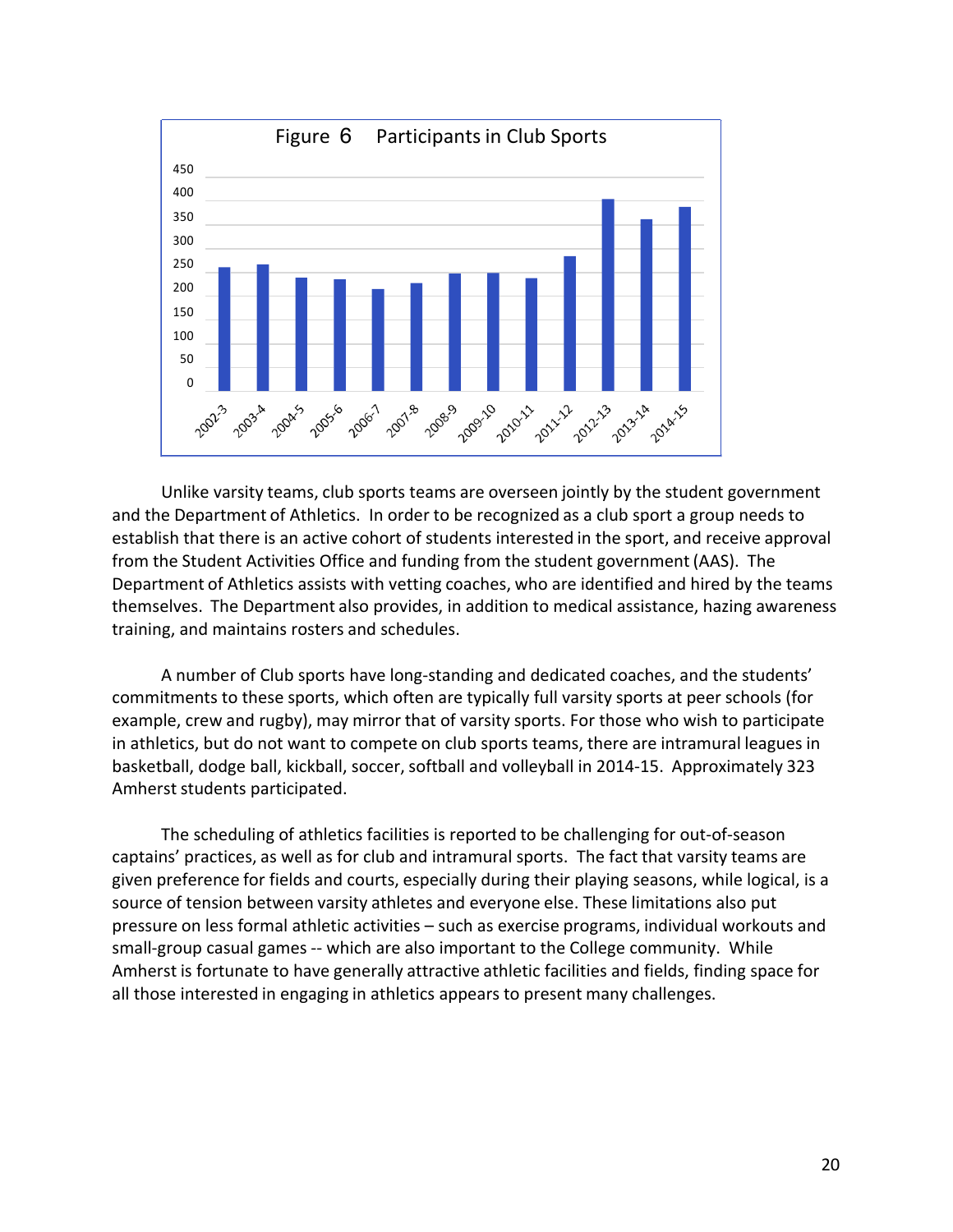# **D. Conclusions and Recommendations**

The 2002 Diver Report concluded that "Overall the Committee finds that Amherst operates an excellent and very successful varsity athletics program that provides substantial benefits not only to those who participate directly, but also to the College as a whole". We agree with this assessment. In many respects Amherst's athletic programs are among the most admired in the nation. From the student athletes' perspective, Amherst affords them the opportunity to pursue their passion for their sport while obtaining a stellar liberal arts education, embodying the student/athlete ideal. Athletes succeed academically, and graduate with their classmates on time. They benefit from having a built-in community from the moment they arrive on campus, with upper class teammates to mentor them and coaches and athletic faculty fellows who are dedicated to their success and wellbeing. Overall athletes report a high degree of satisfaction with their Amherst education – both inside and outside the classroom - and remain loyal and generous to the College for years following graduation. There are very few colleges that can make such claims.

Much of the credit for the success of our athletic programs goes to the Department of Athletics, which has a long-established tradition of respecting the prime importance of academics at Amherst while seeking excellence both on and off the field. Indeed, at least one of the College's most admired co-curricular programs, Amherst LEADs, started as an athletics program and has since been introduced across the campus. Likewise, we heard many examples of coaches demanding the highest standards of ethics and good conduct from their team members, and we met student athletes whose records were equally impressive on and off the field.

At the same time, some of the College's success in athletics comes at a cost to the College and to her students, and leads us to ask, as the Diver Committee did in its report, "whether the costs bear a proper proportion to the benefits.<sup>9</sup>" Below we discuss those costs, and offer possible remedies designed to tip the balance in the direction of the benefits of athletics to Amherst.

### **1. The Perceived Divide Between Athletes and Non-Athletes**

Throughout this report we have highlighted the significant number of ways in which the experiences of athletes and non-athletes deviate from one another, which lead to a pervasive sense among students that there is a "divide" between the two groups. Male athletes in particular congregate in the social dorms, which furthers the sense among many students that athletes dominate a large sector of the social life of the College. Athletes stand out in part

<sup>&</sup>lt;sup>9</sup> Diver report, pg. 38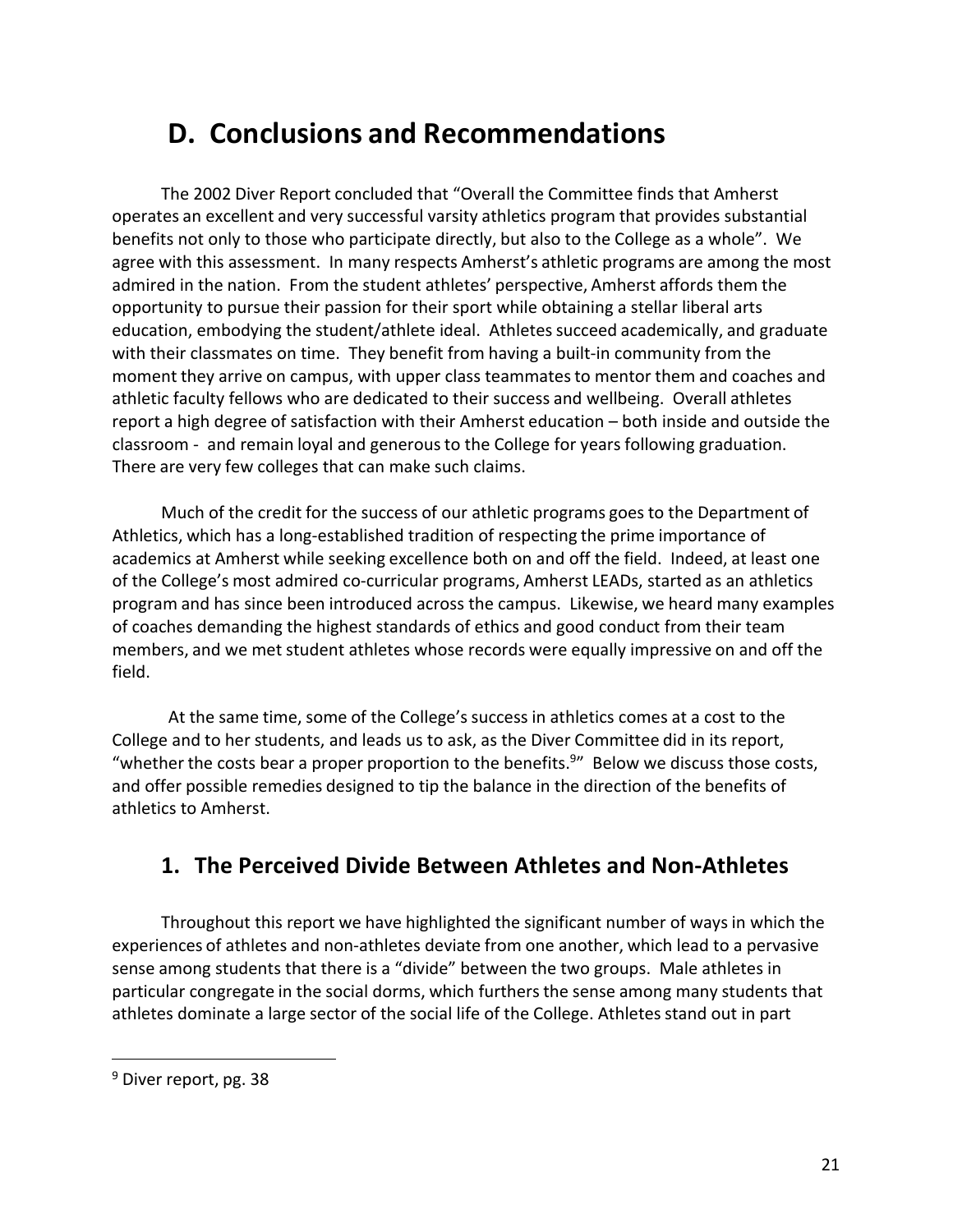because they are, in general, less diverse than the student body as a whole, both ethnically and socioeconomically. They distribute across the academic departments in very different ways from their classmates. Some athletes are less likely to work closely with faculty in small classes or to write a senior thesis.

These differences between groups of Amherst students, based on their participation in varsity sports, would have less impact on the student body as a whole if athletes were a smaller percentage of the student body. Representing 35-38% of the student body, varsity athletes constitute the largest group of students as defined by extra-curricular interests, which means that the differences are highly visible and can become amplified in the minds of students and faculty alike. Moreover, there is a very real opportunity cost to the College in having such a large fraction of its student body engaged in a single pursuit - less breadth in the interests and passions that students bring to campus. At a time when Amherst is dedicated to improving the quality of student residential life, and to ensuring that students are able to take full educational benefit from the extraordinary diversity of its student body, addressing the perceived divide among the student body will be critical to achieving that goal.

The divide is an inevitable consequence of the number of varsity teams and their interest in being highly competitive within NESCAC and beyond. It follows that one way, albeit controversial, to reduce both the opportunity cost and the divide is to reduce the number of students participating in varsity athletics– by eliminating some sports, for example those that are chronically unsuccessful on the playing field, or problematic because of the frequency of injuries, or have difficulty attracting a roster of capable students inside the classroom or on the playing field, or contribute very little to engendering interest in or loyalty to the College.

Alternatively some team rosters may have become larger than is necessary for the team to be competitive, and could be reduced. That approach seems far preferable to reducing roster sizes across the board, which would threaten some teams' long-term competitiveness. For a college that is committed to excellence in everything it chooses to do, it would be difficult to argue that in this one respect – athletic achievement – it would be acceptable to underperform.

#### **The Committee recommends that there should be no further increase in the number of varsity athletes or varsity teams, even if the Amherst College student body increases in the future. Further, we recommend that periodic reviews be conducted to ensure that varsity teams are viable and their roster sizes are necessary for the team's competitiveness.**

At the same time the Committee believes that there are opportunities to identify and reduce differences in the experiences of athletes and non-athletes that seem most problematic, and most likely to contribute to the divide. This would involve, for example, limiting some of the more extreme clustering of athletes in certain dorms, and encouraging a broader intermingling in living spaces. We are also aware that the College is focused on creating additional social spaces and opportunities to promote a broader social menu for athletes and non-athletes alike. Student leaders on both sides of the "divide" need to take ownership of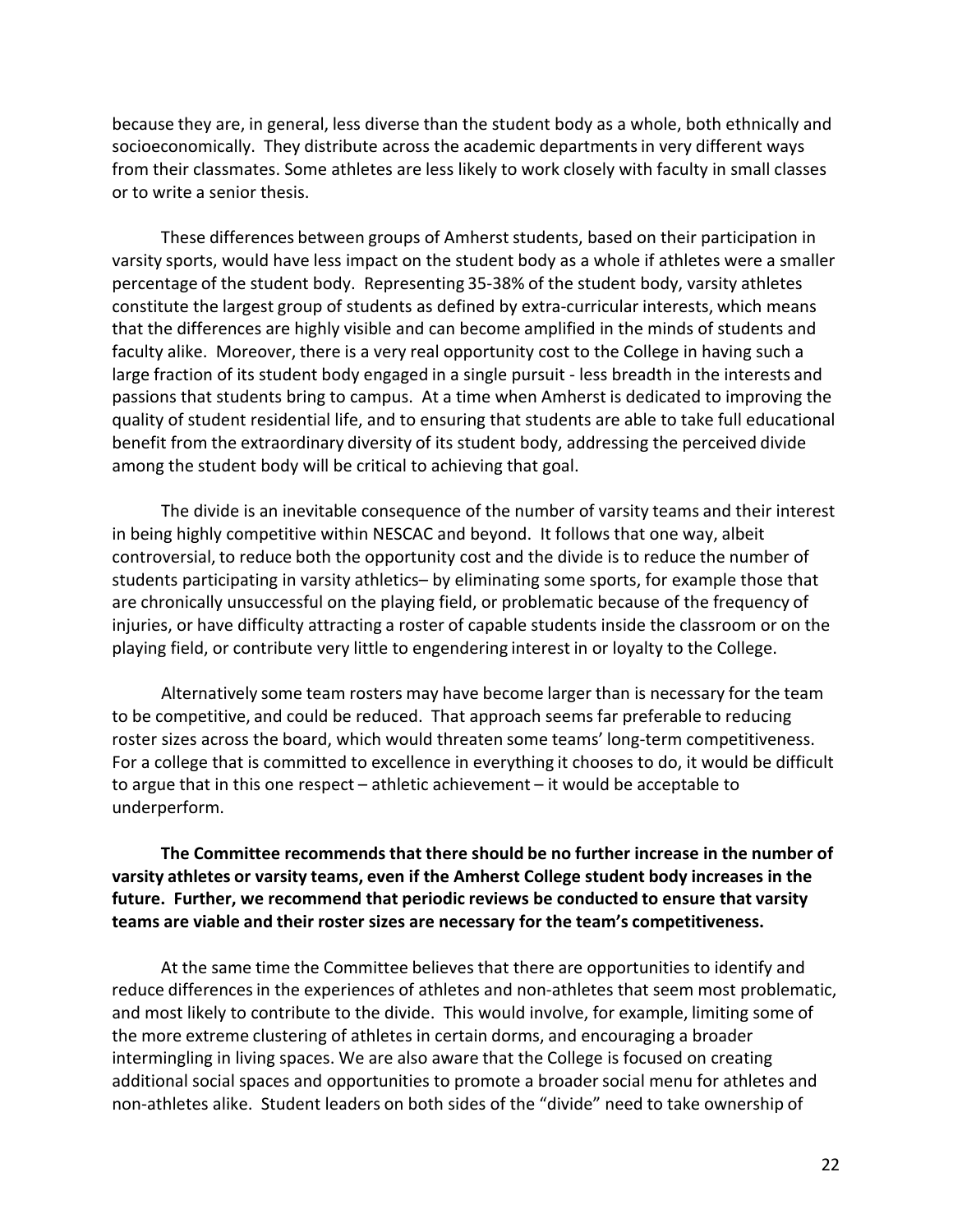these issues, and work together to build stronger connectivity and community among athletes and non-athletes. Many students with whom we met indicated a genuine enthusiasm for this undertaking.

### **We recommend that every effort be taken by administrators and student leaders to ensure that student living environments, and community activity more broadly, provide for good and healthy mixing of students of every interest.**

Another step to reduce the appearance of a divide would be to increase the diversity among varsity athletes so that it more closely resembles that of the student body. There has been progress on this issue since the Diver Report, and the committee recognizes that it is not realistic to have every team reflect every dimension of diversity among the broader student body. With the College's strong reputation of attracting a talented and diverse student body, we would expect that Amherst can exploit this competitive advantage further in its athletic recruiting. We urge the Department of Athletics, coaches and the Admissions Office to explore more creatively opportunities to increase diversity among varsity athletes.

### **The committee recommends strongly that increasing the diversity of student athletes and the coaching staff should be a high priority for the athletic department and admissions office.**

While the overall academic performance of varsity athletes at Amherst is generally comparable to that of the student body as a whole, we observed certain patterns that may suggest, at least on average, student athletes do not have the same academic experience as their non-athletic peers. The Committee did not have the time to explore the underlying causes of these differences. We can speculate on possible factors: the advice passed down each year by their upper class teammates to incoming freshmen; the scheduling of classes and laboratories that are incompatible with athletics; the scheduling of athletic contests that are incompatible with academic pursuits; varying levels of preparation for certain subjects among athletic-factor athletes; perceptions that there are differences in the receptiveness of faculty to athletes; or the work load of a particular course of study.

We would note that at least some of the solutions to many of these concerns do not rest entirely, and perhaps not even primarily, with the student athletes themselves. We urge the faculty and Department of Athletics to deepen the open and constructive dialogue that we have witnessed, and to reflect on ways to address these concerns. All Amherst students should feel that they are able to take full advantage of the curriculum, and opportunities to work closely with faculty.

**The Committee recommends that the Faculty Education and Athletics Committee undertake a study to understand the underlying causes of the academic decisionsthat lead some student athletesto concentrate in a small number of departments and to suggest**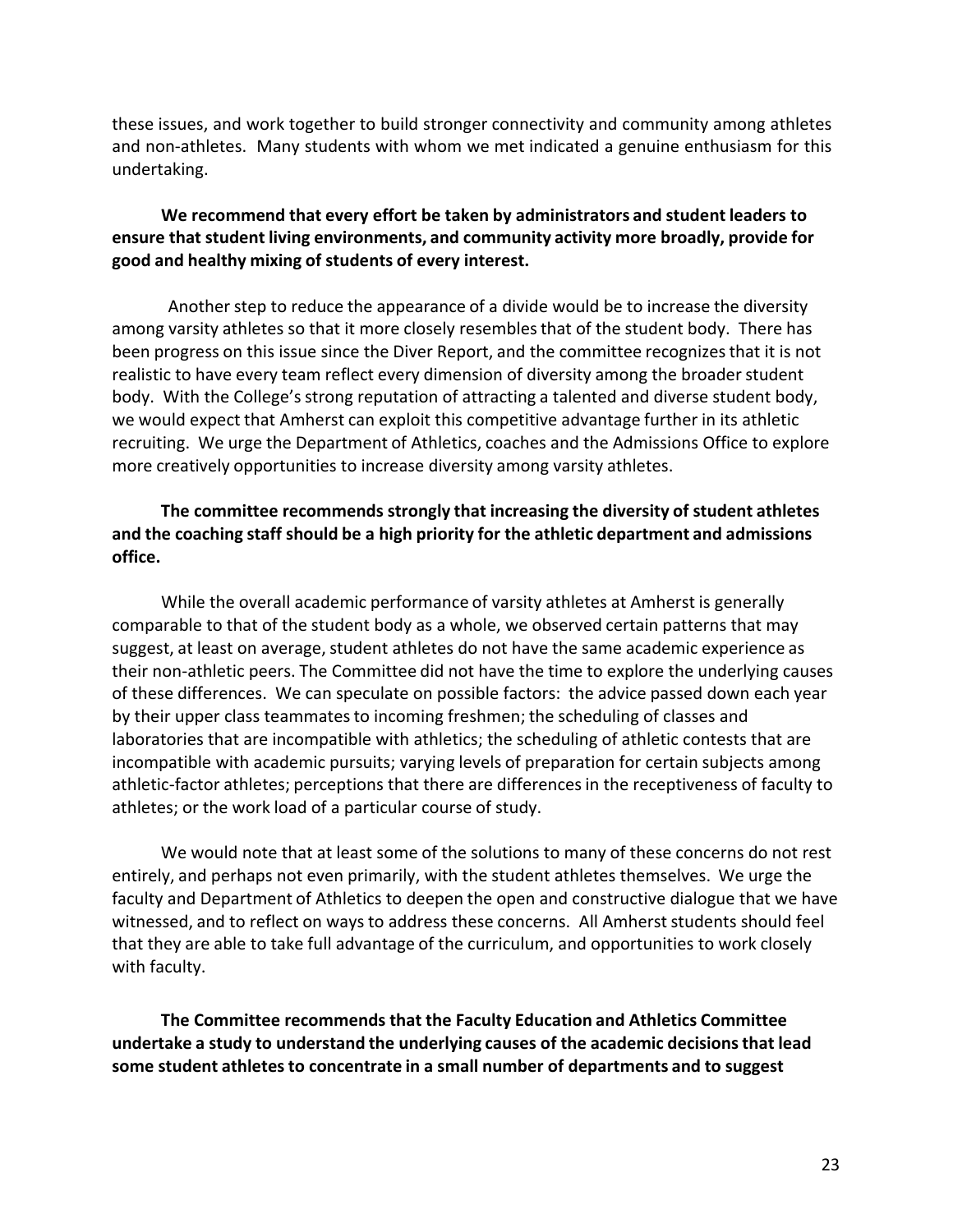**remedies for any policies and practices that may discourage or deter student athletes from experiencing the full benefit of an Amherst education.**

The Committee heard from student athletes that they occasionally encounter negative attitudes of faculty based on their participation in athletics, and some students believe they have been penalized by faculty for their athletic participation. The survey shows that this is not a pervasive problem at Amherst; at the same time, ideally this is a problem that should not exist at all. A powerful antidote to negative stereotyping of athletes is provided by the faculty athletic liaisons, who act as links between the teams and the faculty. The Committee met with a group of liaisons, some of whom are motivated by past experience as student athletes, some of whom are fans of specific sports, others who had no athletic propensity but simply wished to connect with a new group of students and even some who are looking to attract more students to their discipline. These faculty unanimously expressed respect and support for their student teams, and for the quality of the coaches, while recognizing that small conflicts (primarily relating to scheduling) inevitably arise. They also expressed great confidence in the potential of the student-athlete model to be realized at Amherst. These faculty serve a crucial role in bridging a potential divide between faculty and students, and providing wise advice and support to student athletes and coaches alike.

**The Committee notes that the Faculty Liaisons Program is of significant benefit to Amherst College, and should be encouraged,supported and expanded.**

### **2. Escalation in the Intensity of Athletic Competition**

As early as 2002 the Diver report noted that Amherst is not immune to the national trend toward intensifying competitive pressures in collegiate athletics. That pressure has, if anything, increased in the last 15 years. Stories about scouting and recruiting students in middle school are becoming common<sup>10</sup>, and cheating scandals at academically highly regarded universities are no longer surprising<sup>11</sup>. Happily we detect no evidence of either of these trends at Amherst.

With its membership in NESCAC, Amherst is buffered from the worst practices within the larger NCAA universe. NESCAC imposes far more stringent rules than the NCAA regarding recruitment of prospective students, admissions standards, the length of the playing season, the number of contests, the academic qualifications and the size of rosters, and the extent of post-season play. In one respect, however, Amherst is a victim of its own success. As our teams have become more and more successful within NESCAC, winning far more than our fair share of league championships, the ambition to go on to the NCAA Division III playoffs, and on occasion

<sup>&</sup>lt;sup>10</sup> http://www.nytimes.com/2014/01/27/sports/committing-to-play-for-a-college-then-starting-9th-grade.html? r=0

 $11$  Cheated: The UNC Scandal, the Education of Athletes, and the Future of Big-Time College Sports. JM Smith and M Willingham. Potomac Books (2015)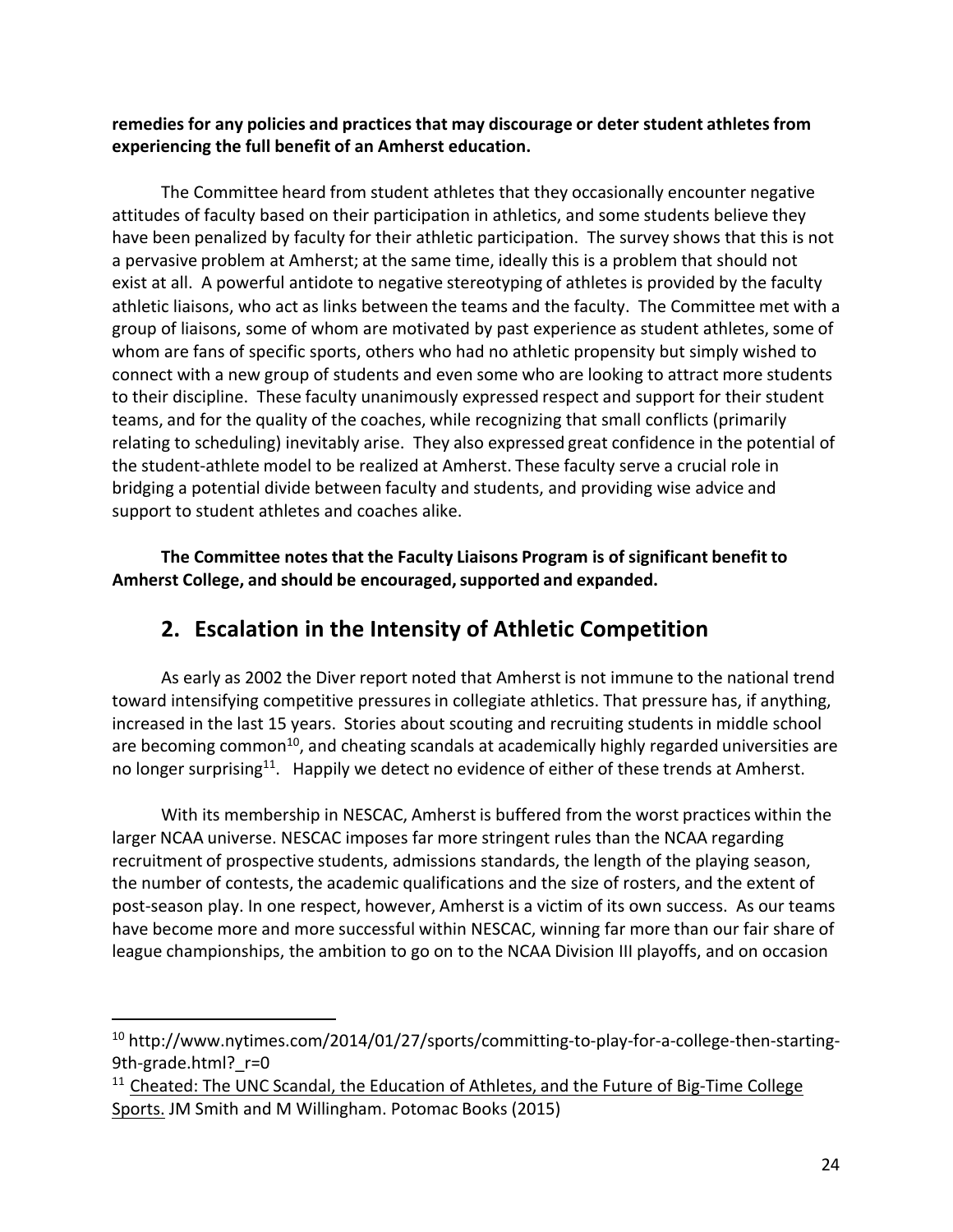even win a national championship, becomes ever stronger. That entails competing against teams who play by very different non-NESCAC rules.

During its deliberations the Committee uncovered some evidence of intensification in the pursuit of athletics at Amherst. In particular, we noted a 12% expansion in the number of varsity athletes since the Diver Report without a change in the number of varsity teams due to the expansion of the roster sizes in lacrosse and track. At a time when a 10% increase in the size of the student body might have caused the proportion of varsity athletes on campus to decline, the proportion has actually grown slightly.

There are also signs that the athletic experience has become more intense, and requires a greater commitment of the athletes due to post-season play and out-of-season practices. The Committee documented a number of instances in which the number of contests played by a team has escalated since the Diver Report. These include baseball ( $\approx$ 33 to  $\approx$ 41); men's lacrosse ( $\approx$ 15 to  $\approx$ 21); and women's basketball ( $\approx$ 25 to  $\approx$ 33). A significant fraction of the escalation is due to post-season play, which has created more class conflicts than in the past. We also note that both baseball and softball have significantly more contests, including midweek games, than most other sports. As these are issues that must be resolved at the leaguewide level:

### **The Committee recommends that the NESCAC Presidents pay particular attention to the impact of playing schedules, particularly post-season play and out-of-season practice on the academic experience of athletes.**

No aspect of college athletics is more problematic or fraught, or more subject to escalation and abuse, than the issues surrounding recruiting. Once again we were pleased to detect no change in the rigorous and ethical rules that Amherst and NESCAC apply to this process. Schools typically compete fiercely amongst themselves according to rules set by the league, and they frequently compete for students with the Ivy League, the only other league that does not offer athletic scholarships. It must be recognized that the timing of the NESCACrecruiting process, the absence of athletic scholarships, and the lack of timeliness in providing financial aid offers, result in the exclusion of a large number of potential athletic candidates from the Amherst admissions pool. We suspect this includes many candidates who would increase diversity.

### **3. The Safety of Amherst Athletes**

The Committee commends President Martin for including an examination of injuries, especially concussions, in our charge. In the 15 years since the Diver Report it has become increasingly evident that students who play contact sports such as hockey, lacrosse and football may incur injuries to their brains from both frank concussions as well as repeated subconcussive hits, often with consequences not evident until midlife.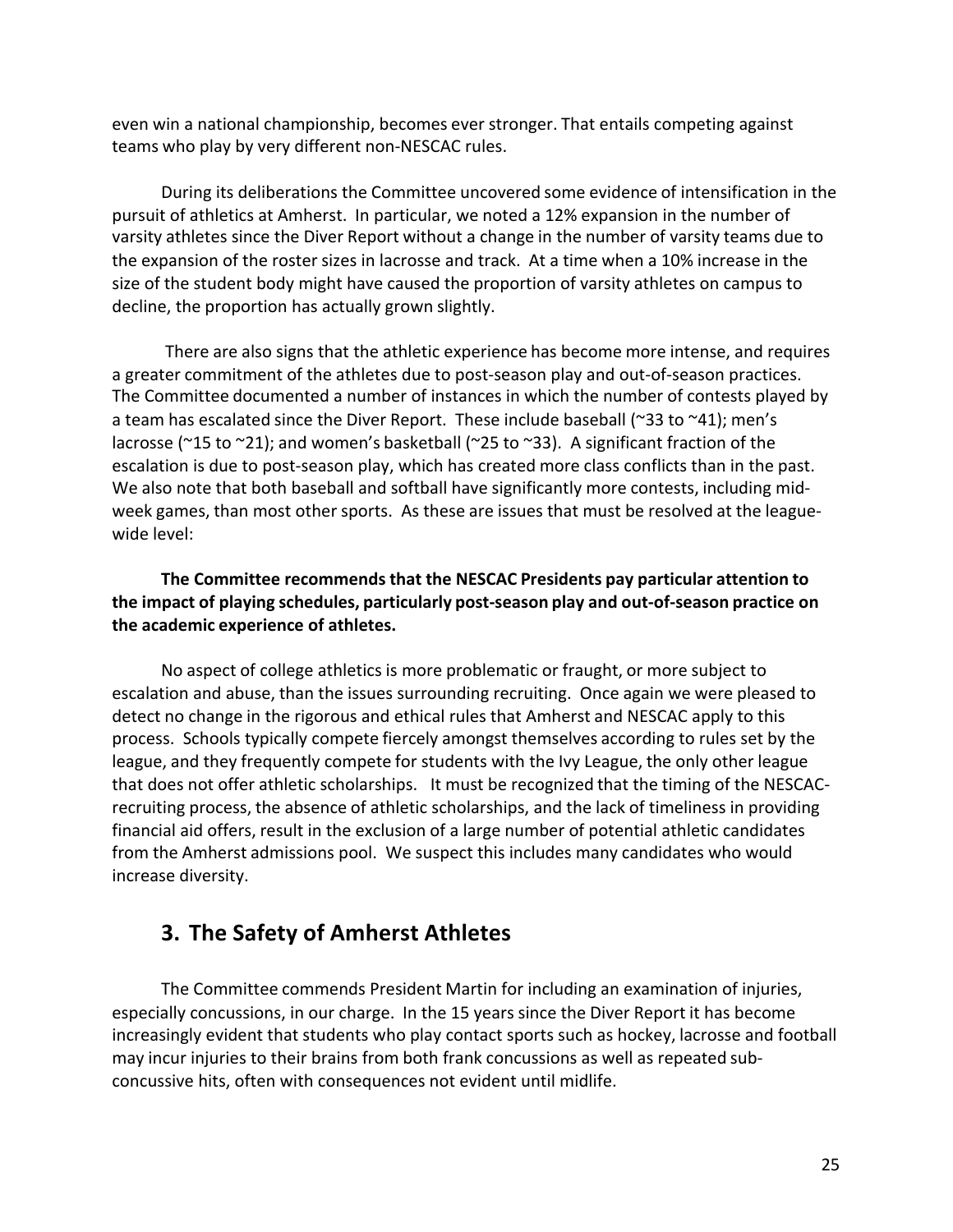**Given the absence of comprehensive research on the nature and long-term consequences of concussions and sub-concussive injuries, the Committee recommends that Amherst convene a panel of medical experts to develop best practices in this critical area of student health and wellness.**

At Amherst football is of the greatest concern, with annual *reported* concussions and sub-concussive reports increasing from 1 and 2 (in 2006-7 and 2007-8, respectively) to 12 in 2012-13, with an average of 6 per year. This spring the Ivy League announced that it was limiting the number of full pad/contact practices during football season, enhancing education of students on the risks of repetitive brain trauma, and instituting more stringent post-game review of helmet-to-helmet hits<sup>12</sup>. We encourage the NESCAC presidents to adopt similar practices.

In exploring the rationale behind the growth in the men's and women's lacrosse rosters, we learned that it was largely driven by injuries to players. The Committee feels that the response to increased injuries is to understand and ameliorate the nature of the problem, not to increase the size of the roster.

A third sport of considerable concern for Amherst is men's and women's rugby, a popular club sport. In the 2014-15 season, 6 males and 2 females reported a concussive or subconcussive injury, continuing a worrisome trend in which both men and women were reporting between 1 and 7 injuries per season. As a club sport rugby attracts students who have never played the sport, and freshmen are often the most injury prone as they are learning the game. A recent report by a group of health experts in the United Kingdom called for a ban on tackling by teenagers in rugby, based on the kinds of injuries that occur in the sport<sup>13</sup>.

**The College must apply the same safety standards to Club sports as Varsity sports. Given the risks of injury in rugby, the Committee recommends that either additional resources be directed to providing the rugby teams with trainers and coaches who are attuned to the risk of injury by inexperienced athletes, or the sport be discontinued.**

### **4. The Oversight of Club Sports**

Club sports provide opportunities for students to pursue competitive athletics in sports outside the 27 varsity sports, such as badminton, crew, fencing, wrestling, Ultimate Frisbee and rugby. Many of these sports are among the oldest at the College; others reflect more recent popularity among students. Because of its popularity with students, men's and women's club soccer teams have been added to the list in recent years as well. The number of students who

<sup>12</sup> http://www.ivyleaguesports.com/sports/fball/2011-

<sup>12/</sup>releases/ivy league presidents approve concussion-curbing measures for football <sup>13</sup> http://www.theguardian.com/education/2016/mar/02/uk-health-experts-call-for-ban-ontackling-in-school-rugby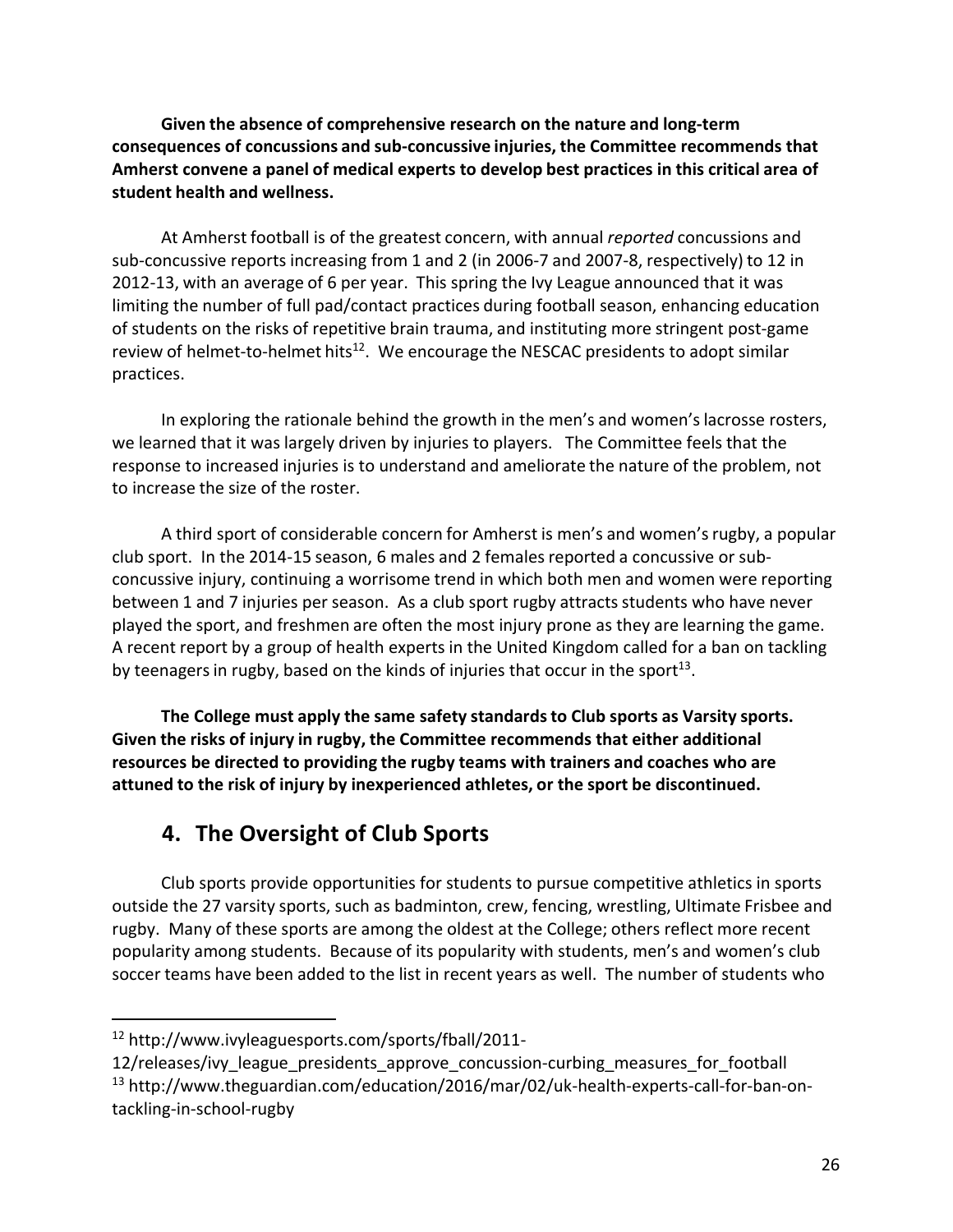participate in club sports has steadily risen in the last decade, with 388 players involved in 2014-15, with very little overlap with varsity team members. Some of these students pursue their sport with the same level of intensity as varsity athletes, and thus contribute to the size of the population of students at Amherst who view athletics as a primary activity outside the classroom.

We heard from students and coaches alike that the joint oversight of club sports by the AAS and the Department of Athletics is not working as smoothly as it could, and does not meet the needs of these sports. The Committee applauds the student-initiated and studentgoverned nature of club sports, which give students opportunities to have ownership and assume leadership in the organization and management of their teams. This also ensures that the club sports that are supported by the College are those that have significant student interest. On the other hand, club sports incur potential risks for the College, including travel off campus to matches, injuries to players and compensation and performance of coaches. The Department of Athletics is eager to work with student groups in order to reduce these risks to both students and the College, but the Committee heard numerous times that the coordination between the AAS, club sports leaders and the Department is uneven, and needs improvement. The lack of communication at times makes scheduling practice and playing fields problematic, and the vetting of coaches and negotiating their contracts is not uniformly managed.

We note that many Club sports have coaches with a long history at Amherst, while others seem to have difficulty maintaining these roles (still others have no coach at all). There may be useful lessons for the broader Club sports program from some of these successful relationships.

**The Committee recommends that the processes for governance of club sports be reviewed by the Department of Athletics and the Dean of Students with the goal of ensuring that** oversight by the College and the club sports coaching staff is consistent with the **potential risks to both student athletes and the College***.*

### **5. Athletic Facilities**

No visitor to the Amherst campus can fail to to be impressed with the quality and beauty of our athletic fields and field houses. However, an unintended consequence of Amherst's success in supporting popular varsity, club and intramural sports programs is the chronic and fierce competition for practice and playing time. It is understandable that varsity teams in season are given first priority, which can add resentment to the athlete/non-athlete divide, but that often leave club sports, intramural teams and captains' practices of varsity teams out of season scrambling for space to practice and play. A further concern, acknowledged by the Department of Athletics itself, is the strain these sports put on certain facilities which are intended to be used by the larger student body as well, for personal exercise, group classes, informal sports activities and general athletic leisure use. This Committee did not undertake an analysis of this problem, nor are we in the position to make a recommendation about the need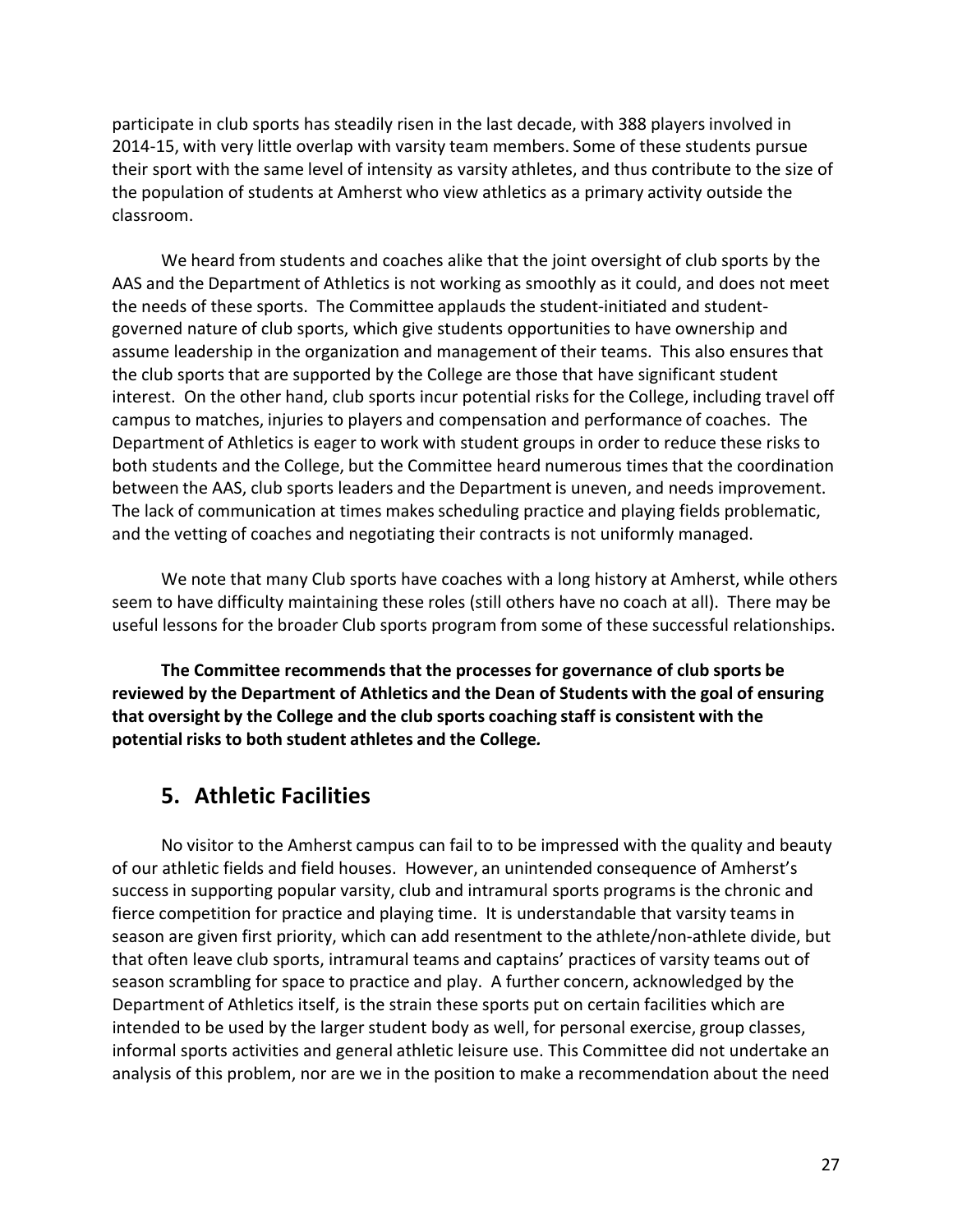for expansion or rescheduling of current facilities, except to note the concerns from students, coaches and athletic administrators.

**We recommend that the College undertake an assessment of the current and future use of our athletic facilities, to ascertain whether they are being optimally and fairly utilized by** the campus community, and to identify additional facilities that may be needed in the **future.**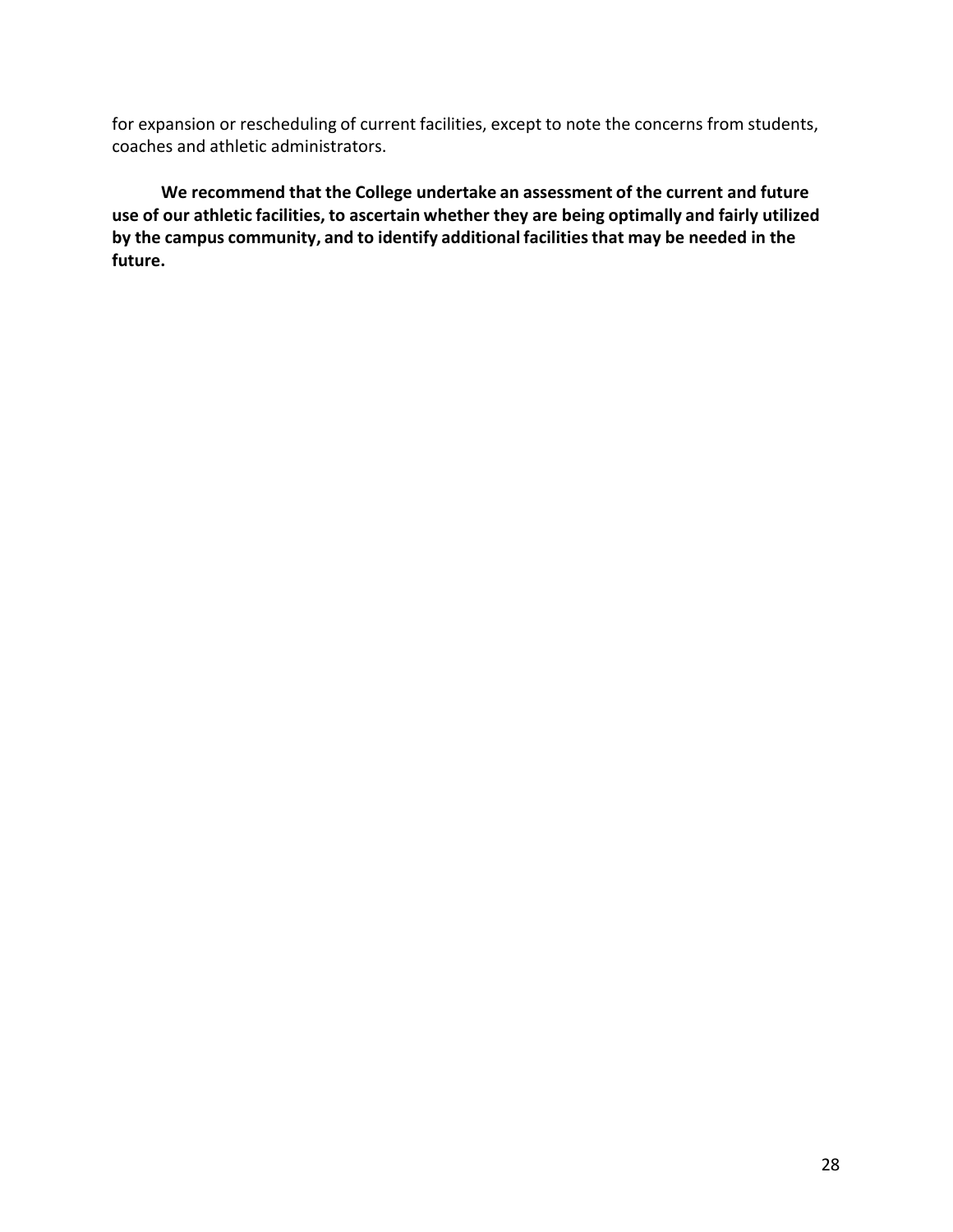### Appendix A

### The Special Committee on the Place of Athletics at Amherst

Patrick L. Williamson, Edward H. Harkness Professor of Biology (Co-chair) Shirley M. Tilghman, Trustee and Professor of Molecular Biology and Public Affairs, Princeton University (Co-chair) Ryan M. Arnold '15 (until June 2015) Carlos de Bracamonte '16 (since April 2015) Mercedes MacAlpine '16 (since April 2015) Gregory S. Call, Peter R. Pouncey Professor of Mathematics Andrew J. Nussbaum '85, Trustee and Partner, Wachtell, Lipton, Rosen and Katz Monica M. Ringer, Associate Professor of History and Asian Languages and Civilization Justin Serpone, Men's Soccer Coach Christopher M. Tamasi '15 (until June 2015) Alex Vasquez, Dean of Students

Dianne Piermattei, Secretary to the Committee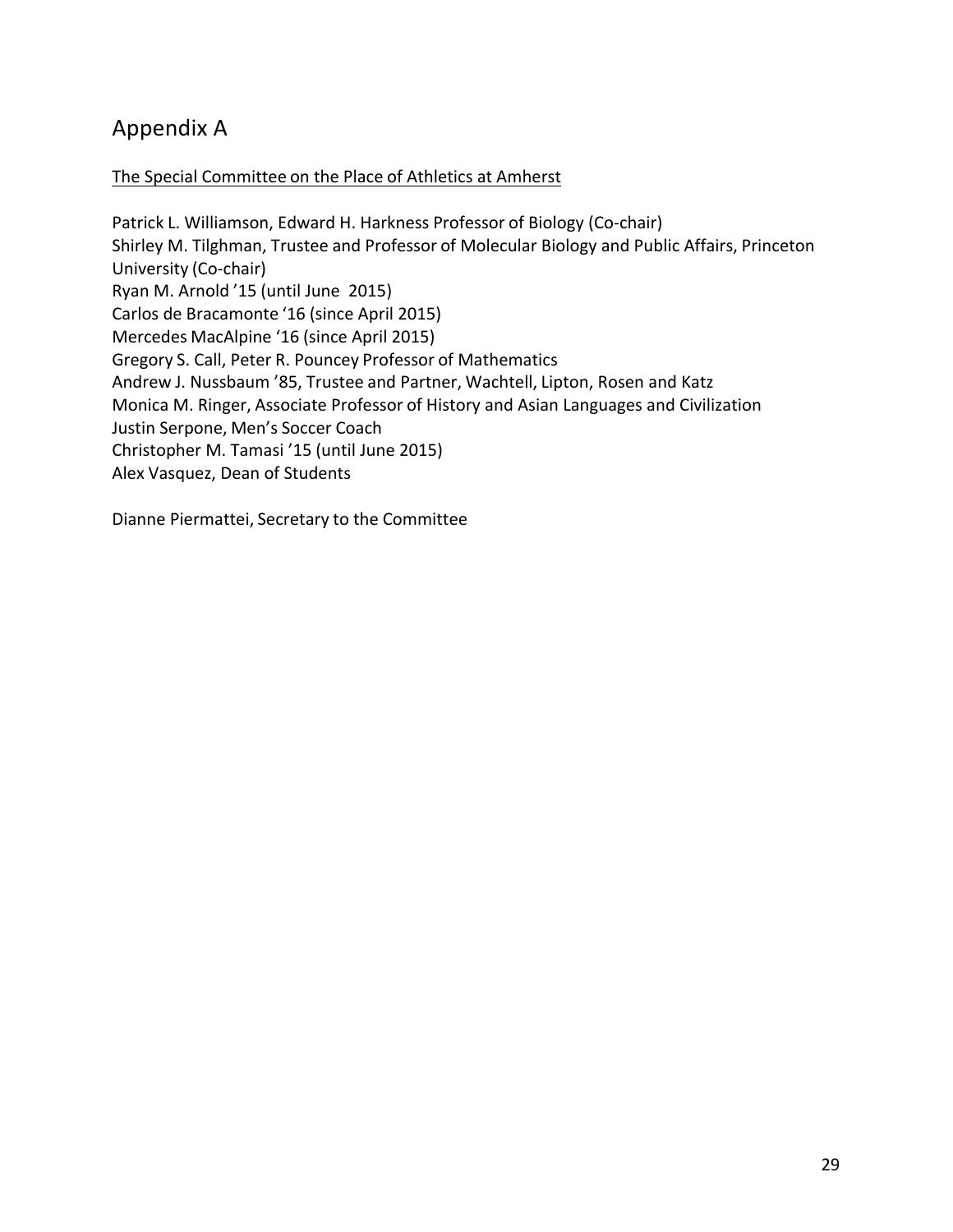### Appendix B

#### AMHERST COLLEGE The Special Committee on the Place of Athletics at Amherst Committee Charge

The Special Committee on the Place of Athletics at Amherst will weigh over the next academic year the extent to which our athletic programs are consistent with the overall purposes of the College. The ideal at Amherst is that our athletic teams and indeed all of our extracurricular activities should enhance the intellectual and social experience of our diverse student body. How well do they perform this complex function?

To answer this question the committee should scrutinize the experience of all students, but especially those participating in varsity and club athletics at the College. What are the advantages and disadvantages of such participation for our students? Do they vary according to the backgrounds and interests of students at Amherst today? Does participation in either varsity or club athletics foster intellectual and social life at the College? Does participation foster our diversity? Do the athletes at Amherst thrive as much as the non-athletes?

Do the varsity teams play a different role from the club teams or from other extracurricular activities such as the student radio or newspaper? How much time do the various forms of athletic practice and preparation require of undergraduate participants? Has the time commitment expanded significantly over the last 20 or 30 years with special attention paid to the period since the Diver report? Has it taken away from the time devoted to study and classroom attendance? As a small college, Amherst has an active roster of varsity and club sports: Is the number of such teams appropriate for a college of Amherst's size and ambition? Would a smaller number ease the tensions between academic promise and extracurricular talent in admissions? Has Amherst done enough in striving for equity between the sexes in the club and varsity sports we now offer? How should Amherst address the emerging scientific understanding about the long-term health risks of concussion? Has the College worked effectively to mitigate the danger posed to student-athletes by concussions? How does Amherst's approach to this issue and the policies that the College has put in place compare with those of peer institutions?

The role of coaches at the College has evolved over the last decades, often in response to forces in our larger culture and in our athletic conference. To what extent and in what ways has this evolution affected the place of sports in undergraduate life? To what extent has it affected the relationships between the coaches and their colleagues on the Faculty and in the administration? Are there reforms that might improve the relationship between coaching and the many other roles on campus that contribute to teaching and learning?

Amherst's athletic conference, the New England Small College Athletic Conference (NESCAC), brings together eleven colleges and universities in the northeast. Its rules provide for competition under the more general rubric of Division III of the National Collegiate Athletic Association (NCAA). Is NESCAC or the NCAA itself a desirable and helpful venue for our varsity competitions, particularly with our historic rivals such as Williams or Wesleyan?